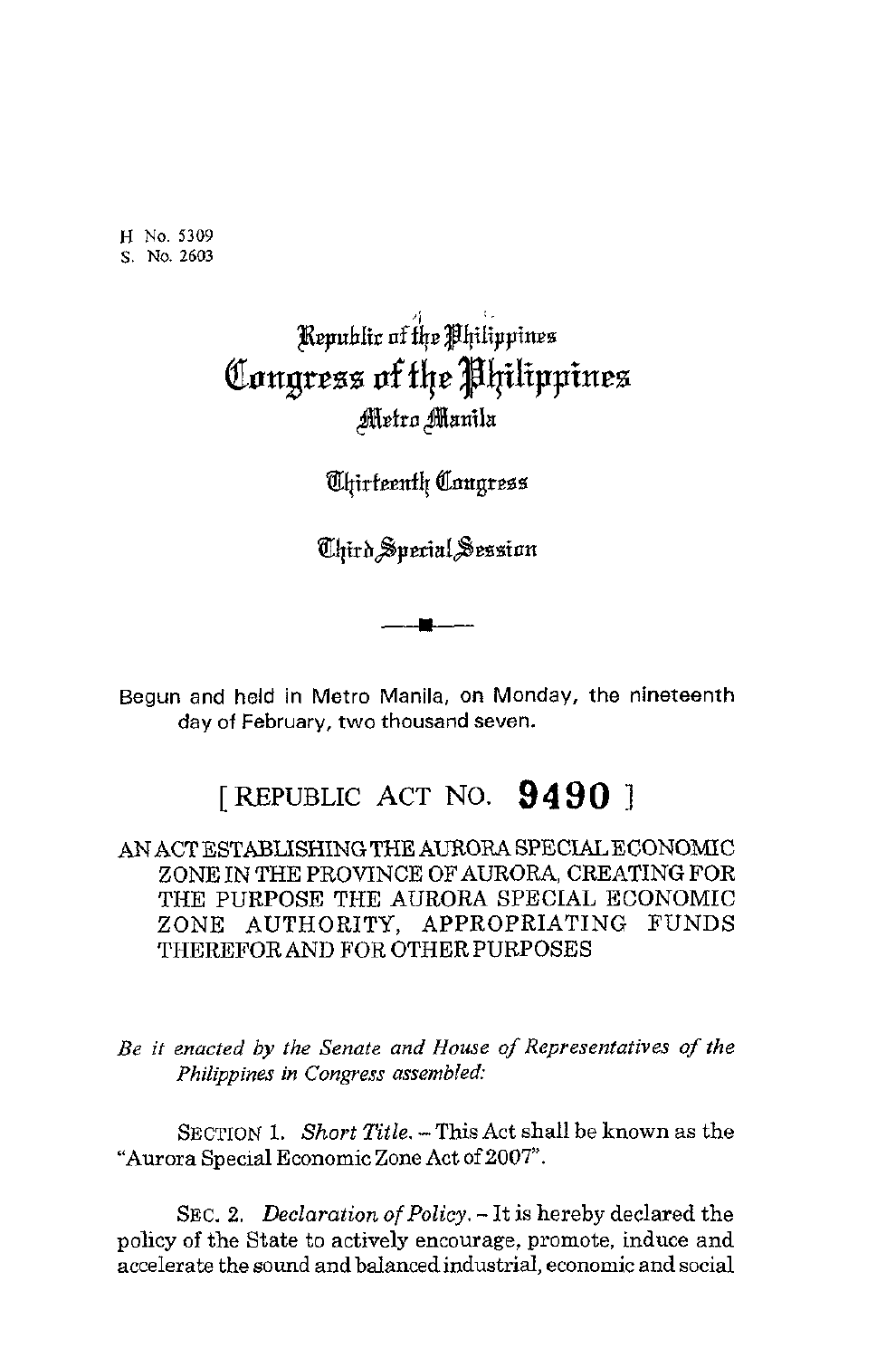development of the country in order to provide jobs to the people, especially those in rural areas, increase their productivity and their individual and family income, and thereby improve the level and quality of their living conditions through the establishment, among others, of special economic zones in suitable and strategic locations in the country and through measures that shall effectively attract legitimate and productive foreign investments.

**SEC. 3.** *Creation of the Aurora Special Economic Zone.* - In pursuit of the foregoing declared policy and subject to the concurrence of the concerned local government units (LGUs) of Aurora affected by the zone, there is hereby established a special economic zone, hereinafter referred *to* as the Aurora *&ozone.* The Aurora Ecozone shall cover the entire area embraced by barangays Esteves, Dibet and Dibacong, all in the Municipality of Casiguran. The specific metes and bounds of the Aurora Ecozone shall be more particularly described and defrned as follows:

**A** portion of an agricultural land of the public domain, embraced by CAD-358-D of Casiguran cadastre and beginning at a point marked *"1"* on the map which is located at the center of the intersection of a road going to Barangay Bianoan, Casiguran, Aurora and to the barangay road going to Casiguran National High School (CNHS), Barangay Esteves, Casiguran, Aurora with geographic coordinates of 16-12-05 North, **122-02-34.7** East.

Thence N 05<sup>0</sup> 00' E 1,000.00 m. to corner 2, intersection of barangay road **to** Barangay Dibet and So. Bikal, Barangay Esteves, Casiguran, Aurora.

Thence N 70° *00'* E 1,700.00 m. *to* corner **3,** stake *on* the ground

Thence S *08O* 00 **E** 1,300.00 m. to corner **4,** along the shoreline of Casiguran Bay

Thence S  $85^{\circ}$  00' W 380.00 m. to corner 5, center of Barangay Road and Motiong Creek

Thence  $N$  16<sup> $0$ </sup> 00' E 700.00 m, to corner 6, intersection of barangay road to Barangay Esteves and Dibet, Casiguran, Aurora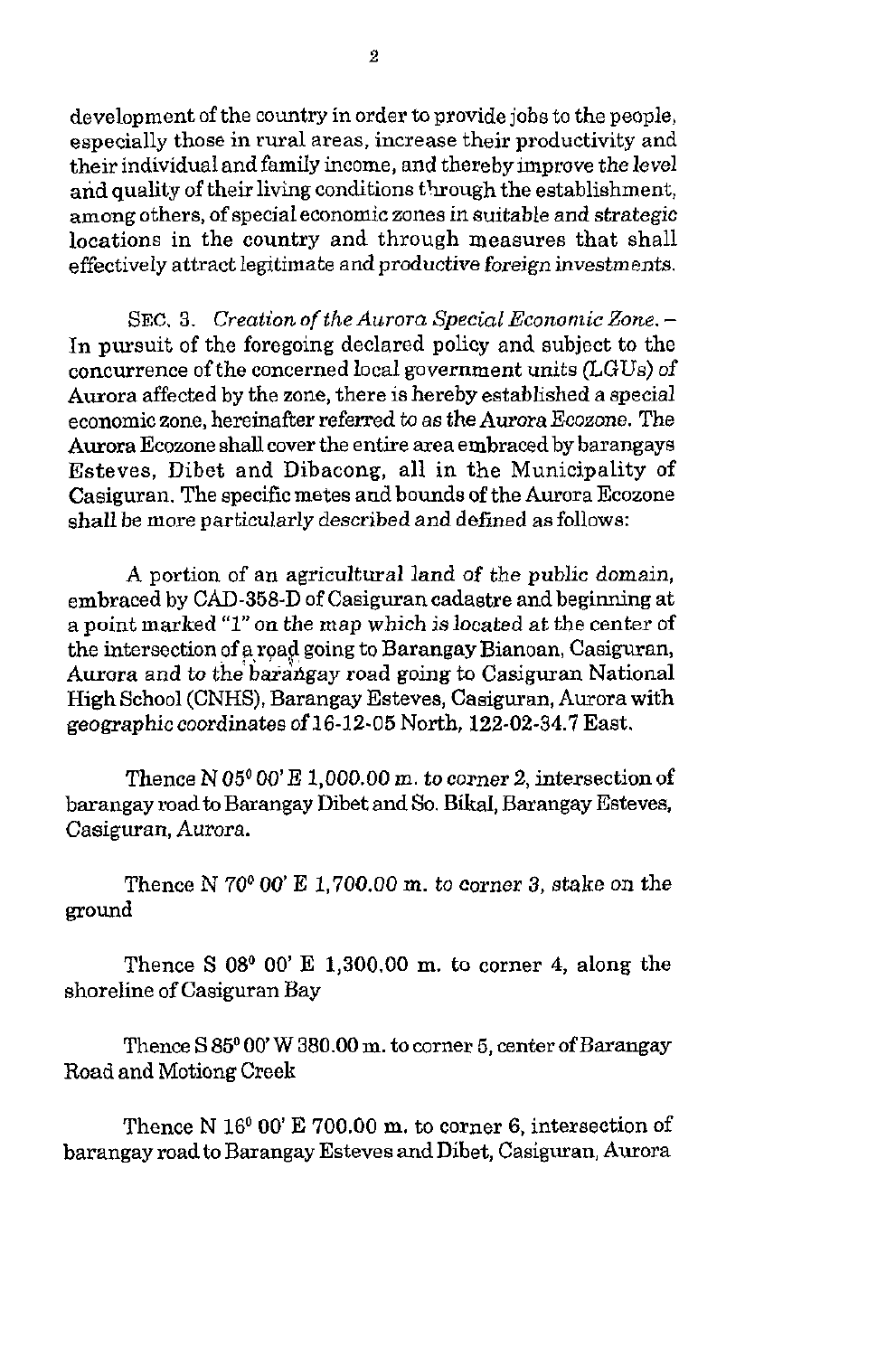Thence  $N$  58 $^{\circ}$  00' E 1,500.00 m, to corner 7, center of road at Banawang Creek

Thence Due So ath 250.00 m. to corner 8, along the shoreline of Casiguran Bay

Thence *S* **35"** 00 W 600.00 m. **to** corner **9,** along the shoreline of Casiguran Bay

Thence N **73O** 00' **W** 600.00 m. to corner 10, Gmelina tree 40 cm. diam. along barangay road

Thence Due North 830.00 m. to corner 11, following the road from CNHS

Thence N **40°** 00' E 1,000.00 m. to corner 1, following the road from CNHS to point of beginning containing an area of five hundred (500) hectares, more or less, subject to actual ground survey: *Prouided,* That the lands embraced therein shall be public lands.

**SEC. 4.** *Gouerning Principles.* - The Aurora Special Economic Zone shall be managed and operated by the Aurora Special Economic Zone Authority, hereinafter referred to as the ASEZA, created under Section 10 of this Act, under the following principles:

(a) Within the framework and limitations of the Constitution and applicable provisions of the Local Government Code, the Aurora Ecozone shall be developed into and operated as a decentralized, self-reliant and self-sustaining industrial, commercialltrading, agro-industrial, tourist, banking, financial and investment center with suitable residential areas.

@) The Aurora Ecozone shall be provided with transportation, telecommunications and other facilities needed to attract legitimate and productive investments, generate linkage industries and employment opportunities for the people of the Province of Aurora and its neighboring towns and cities.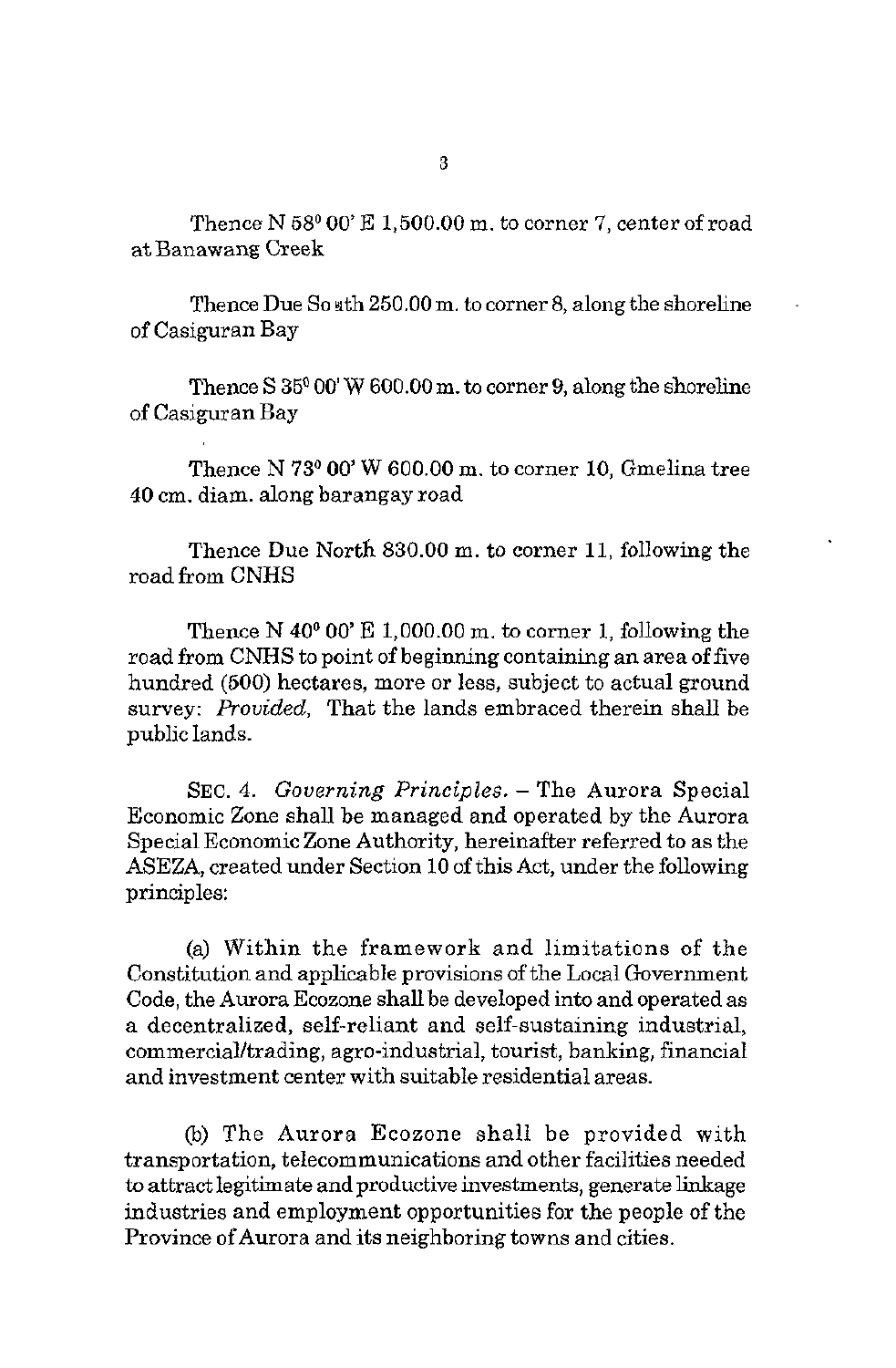(c) The Aurora Ecozone may establish mutually beneficial economic relations with other entities or enterprises within the country or, subject to the administrative guidance of the Department of Foreign Affairs (DFA), the Phil'ppine Economic Zone Authority (PEZA) and/or the Department of Trade and Industry @TI), with foreign entities or enterprises.

(d) Foreign citizens and companies owned by nonFilipinos in whatever proportion may set up enterprises in the Aurora Ecozone, either by themselves or in joint venture with Filipinos in any sector of industry, international trade and commerce within the Aurora Ecozone.

(e) The areas comprising the Aurora Ecozone may be expanded or reduced when necessary. For this purpose, the ASEZA, in consultation with the LGUs, shall have the power to acquire either by purchase, negotiation or condemnation proceedings, any private land within or adjacent to the Aurora Ecozone for the following purposes: (a) consolidation of lands for Aurora Ecozone development: **(2)** acquisition of right of way to the Aurora Ecozone; and **(3)** the protection of watershed areas **and** natural assets valuable to the prosperity of the Aurora Ecozone.

**(i)** Goods manufactured by an Aurora Ecozone enterprise shall be made available for immediate retail sale in the domestic market, subject to the payment of corresponding taxes on raw materials and other regulations that may be formulated by the ASEZA, together with the PEZA, the Bureau of Customs and the DTI. However, in order to protect domestic industries, a negative list of industries shall **be** drawn up and regularly updated by the PEZA. Enterprises engaged in industries included in such negative list shall not be allowed to sell their products locally.

(g) The national government shall maintain its ability to coordinate with the Aurora Ecozone and the local government units.

SEC. *5. Incentiues* **to** *Registered Enterprise6.* - *The* Aurora Special Economic Zone Authority (ASEZA) may administer the following incentives to the registered enterprises located therein to the extent of the activity/project: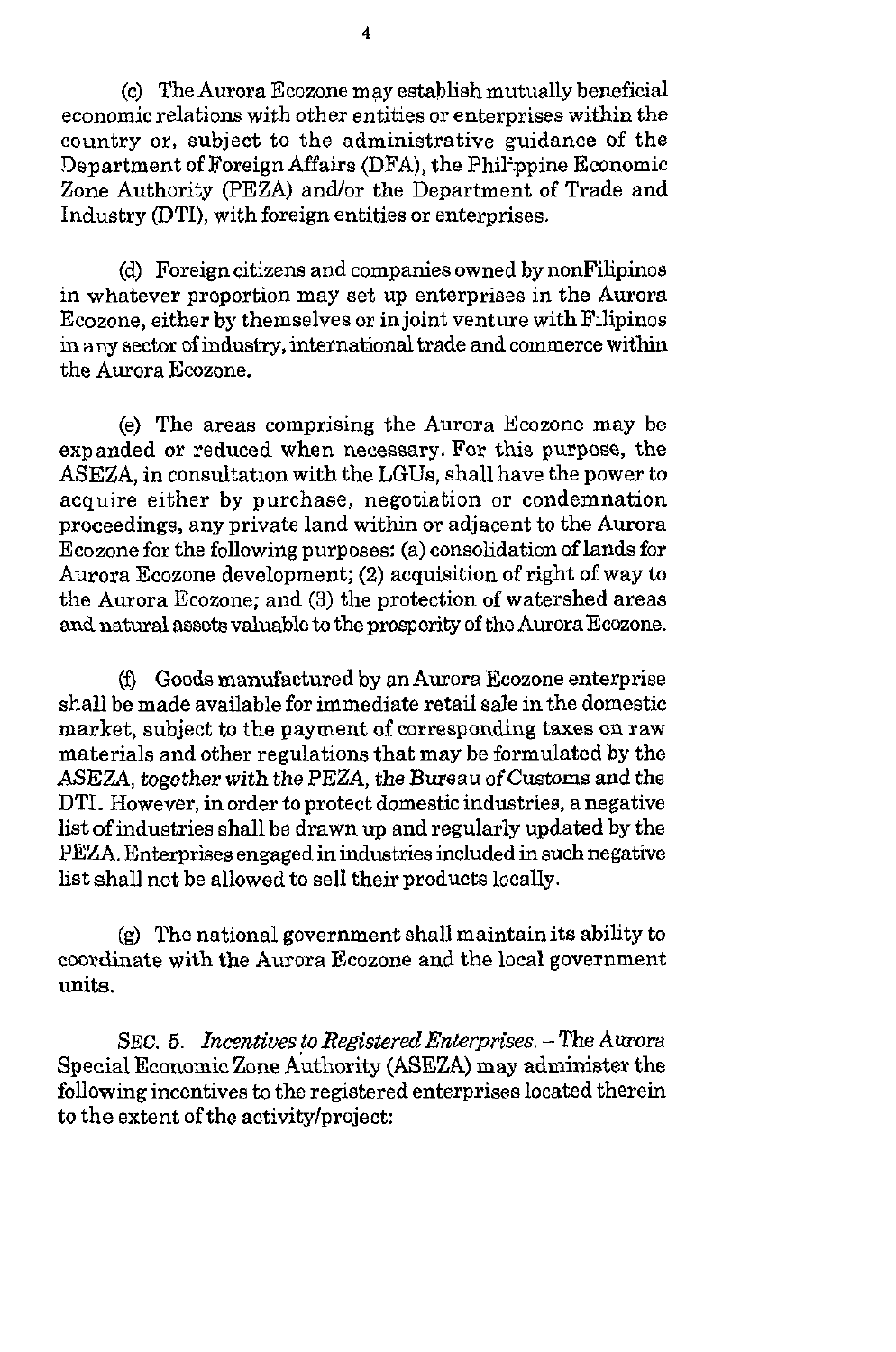(A) Income Tax Holiday **(ITH).** - Registered enterprises shall be entitled to anincome tax holiday from the start of their commercial operations to the extent of their activity under the following categories:

Category **A** - Registered domestic enterprise located in highly developed areas, as determined by the Board of Investments (BOI), shaU be entitled to a four-year income tax holiday.

Category B -Registered domestic enterprise on the following shall be entitled to a six-year income tax holiday:

**(1)** Locatedinless developed areas as defined by the BOI; or

(2) Producing/rendering new products/services or having strong backward or forward linkages.

Category C - Registered export enterprise shall be entitled to a six-year income tax holiday: *Prouided, however,* That ifthe export enterprise complies with the following: **(1)** large capital investments **or** sizeable employment generation; or **(2)** use high level of technology; or **(3)** located outside Metro Manila, it shall be entitled to an eight-year income tax holiday.

Regstered enterprises embarking on new investments that are listed in the current Investment Priorities Plan (IPP) shall be entitled to incentives provided herein pertaining to the new investments and subject to such terms and conditions as the BO1 may determine.

For this purpose, a registered enterprise shall be defined as any person, natural or juridical, licensed to do business in the Philippines and registered with the Aurora Special EconomicZone Authority (ASEZA) to transact business within the Aurora Special Economic Zone. Aregistered export enterprise shall be defined as any registered enterprise engaged directly or indirectly in the production, manufacture or trade of products or services which earns at least seventy percent **(70%)** of its normal operating revenues from the sale of its products or services abroad for foreign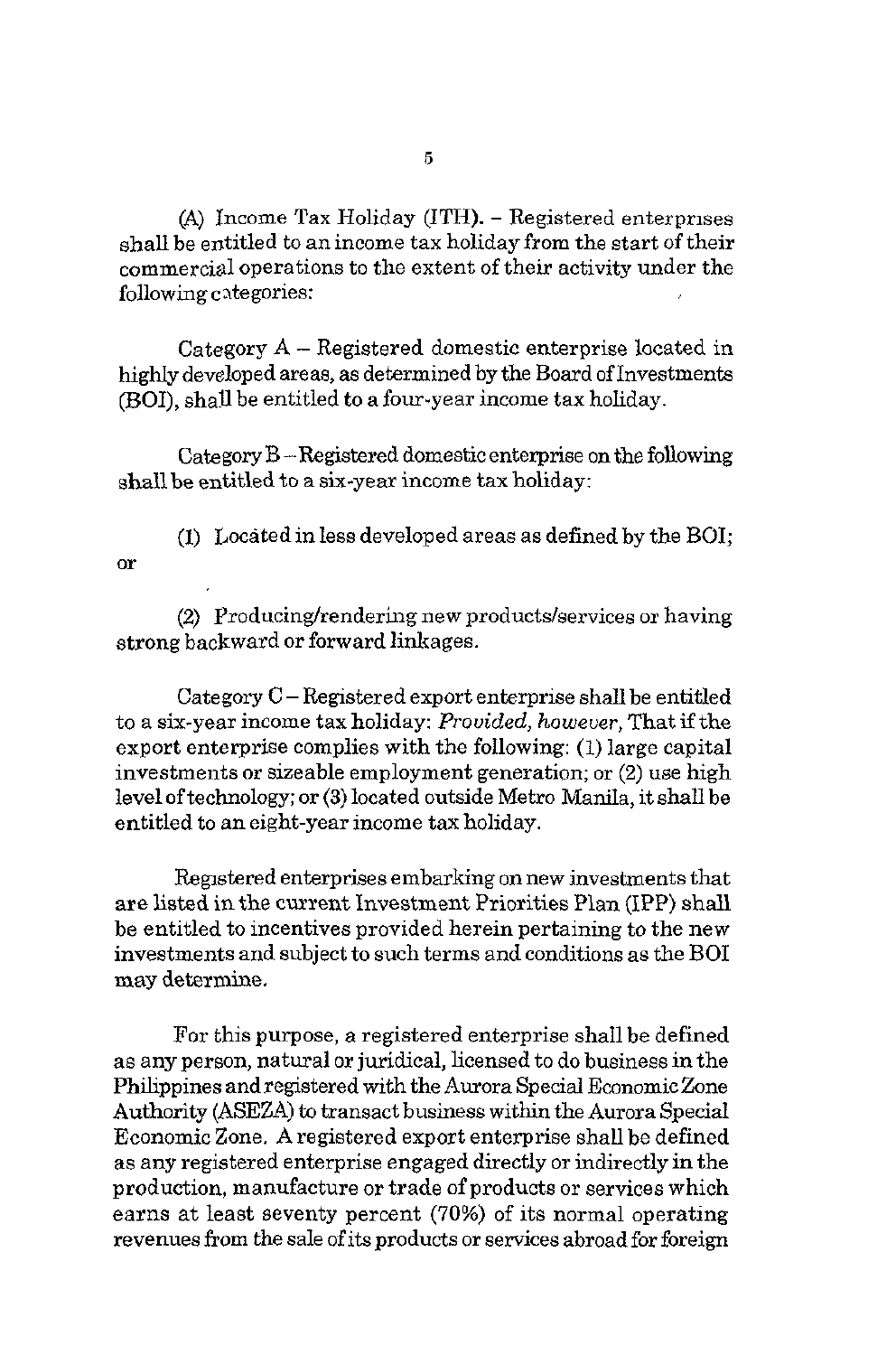currency. **A** registered domestic enterprise, meanwhile, shall be defined as any registered enterprise not falling under the definition of a registered export enterprise.

Additional investments in the project shall be entitled to the income tax holidays corresponding to such investments as may be determined by the BOI. Additional income tax holiday may be granted for as long as the investment is made on the same project: *Provided,* That the project is listed in the IPP at the same time the additionalinvestment in the project is made: *Provided, further,* That the entitlement period for additional investments shall not exceed three times the period provided under this subsection: *.Provided, howeuer,* That the total ITH penod for an export enterprise availing of an eight-year ITH **shall** not exceed twenty (20) years. Any unused incentives shall therefore be deemed forfeited if not used during the incentive period.

Enterprises registered with the **ASEZA** are required to share in the special development fund of the BO1 for investment promotion projects of the government equivalent to one percent **(1** %) of the ITH granted *for* every application.

The Bureau of Internal Revenue (BIR) shall require a registered enterprise availing of ITH or Net Operating Loss Carryover (NOLCO) *to* secure a certificate of eligibility from the **ASEZA** before submitting its income tax return (ITR) with the ASEZA for validation.

Failure to secure certification and/or to file the ITH or NOLCO availment for validation by the **ASEZA** within forty-five **(45)** days from the last day of each statutory filing date for ITR shall cause the forfeiture of the availment for the taxable period.

(5) Net Operiting **Loss** Carryover (NOLCO). -Net operating loss of the business or enterprise during the first three years from the start of commercial operations which have not been previously offset as deduction from gross income shall be carried over as a deduction from grossincome for the next five consecutive years immediately following the year of such loss: *Provided, however,* That operating loss resulting from availment of incentives provided in this Act shall not be entitled *to* NOLCO.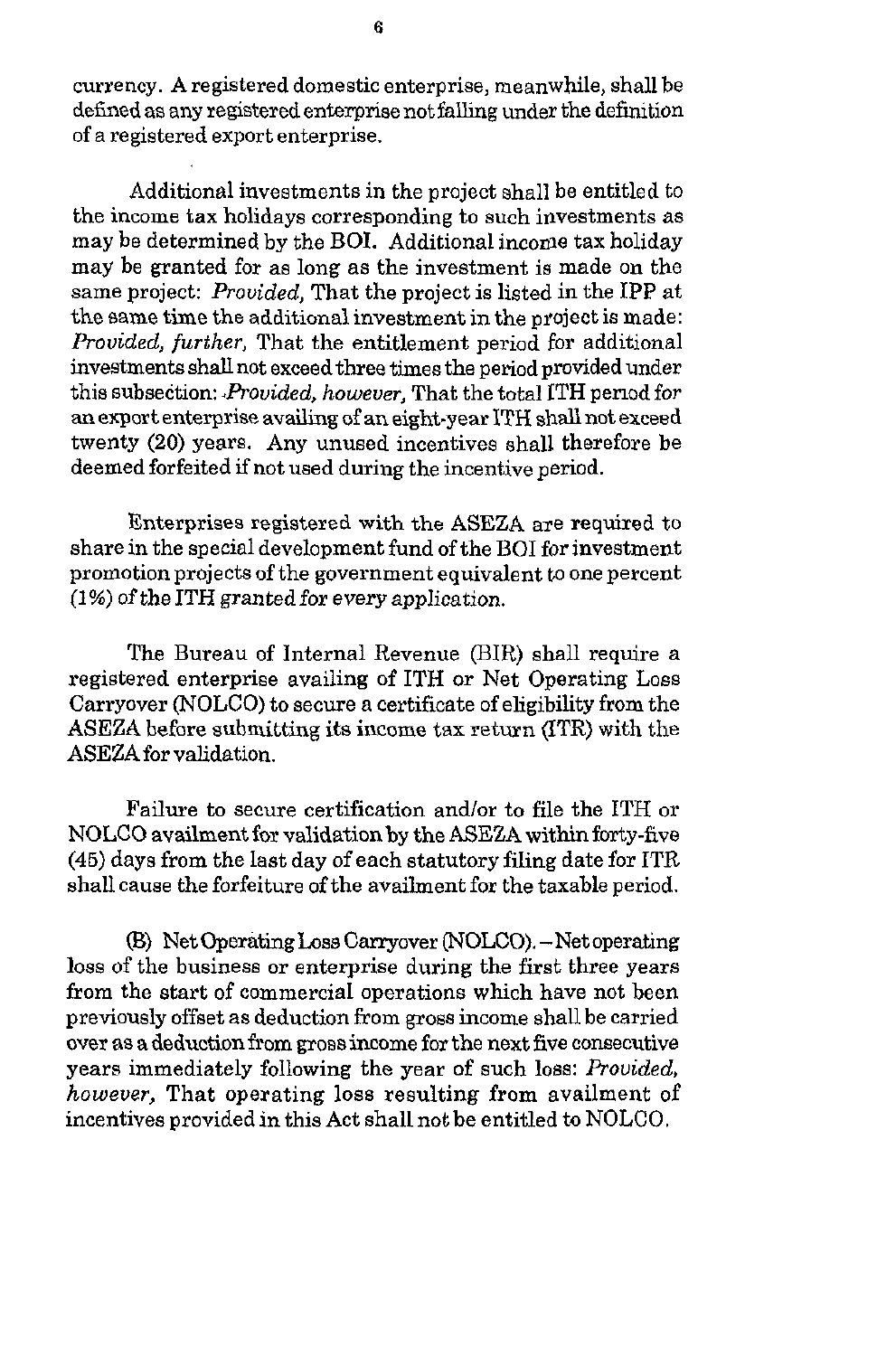Registered enterprises availing of the ITH as herein provided shall not be entitled to avail of the NOLCO.

 $(C)$  Imposition of a tax rate of five percent (5%) on Gross Income Earned (GIE) -Except for real property tax on land, no local and national taxes as prescribed under Republic Act No. 8424, also known as"The NationalInternal Revenue Code of **1997,**  as Amended" such as income tax, excise tax and franchise taxes, shall be imposed on registered enterprises operating within the Aurora Ecozone. In lieu thereof, five percent (5%) of the gross income earned shall be paid as follows:

(a) Three percent **(3%)** to the national government; and

(b) **Two** percent **(2%)** shall be remitted by the business establishments to the treasurer's office of the municipality or city where the enterprise is located.

All persons and service establishments in the Aurora Ecozone shall be subject to national and local taxes under the National Internal Revenue Code of **1997,** as amended, and the Local Government Code.

(D) Accelerated Depreciation. -Accelerated depreciation of plant, machinery and equipment that are reasonably needed and actually used for the production and transport of goods and services may be allowed using a rate not exceeding twice the rate which would have been used had the annual allowance been computed in accordance with the rules and regulations prescribed by the Secretary of Finance and the provisions of the National Internal Revenue Code of **1997,** as amended.

(E) Capital Equipment Incentives.  $- (1)$  Importations of capital equipment, spare parts, tools and dye, or those required for pollution abatement and control, cleaner production and waste reduction including consignment thereof by registered enterprises upon the effectivity of this law, shall be exempted to the extent of one hundred percent (100%) of the taxes and customs duties: *Prouided,* That the imported items thereof shall be used exclusively by the registered enterprise in its registered activity: *Prouided,*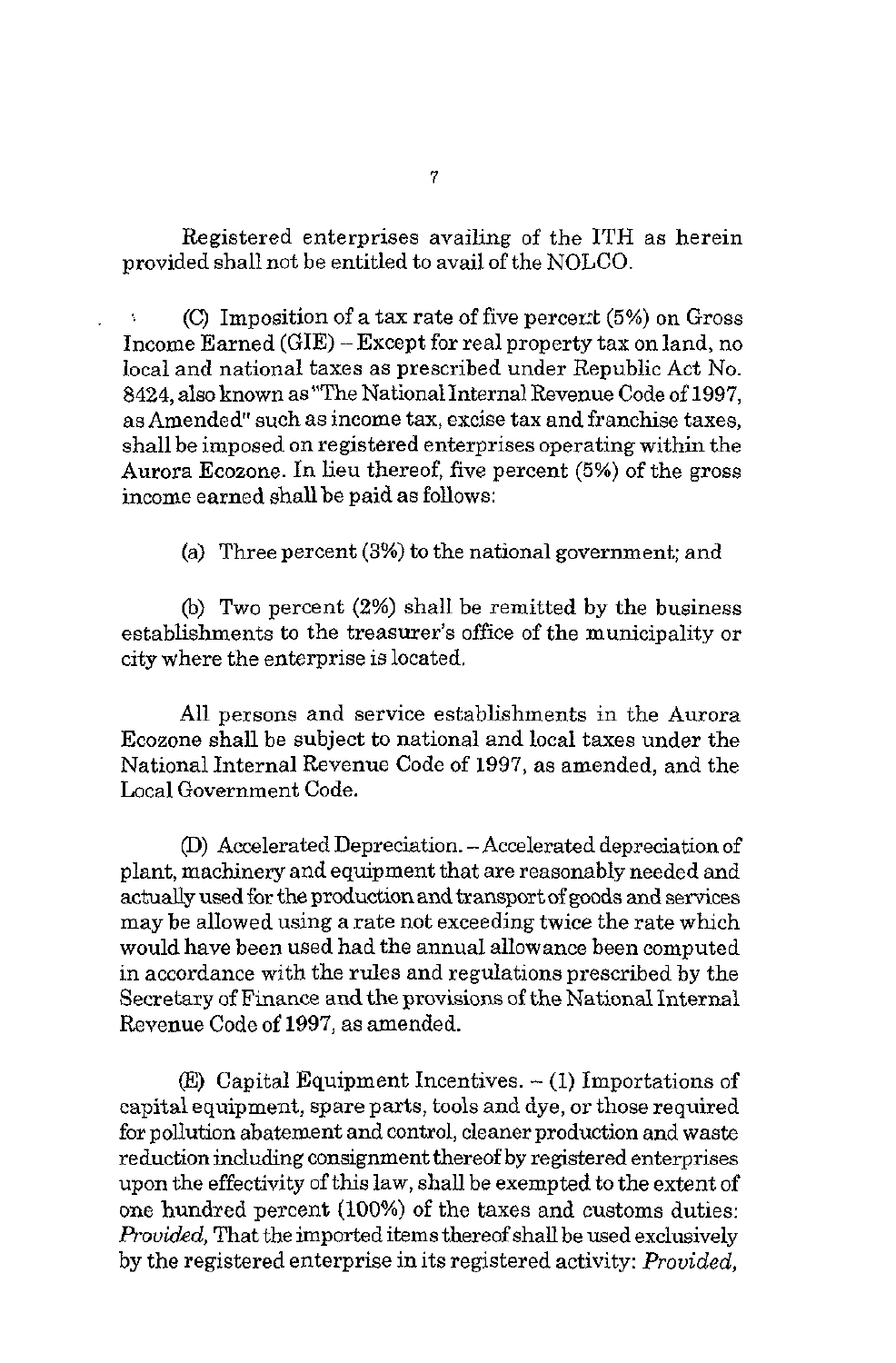*further,* That the importation of machinery and equipment and accompanying parts shall comply with the following conditions:

(i) They are notmanufactured domestically in sufficient quantity, of comparable quality and at reasonable prices;

(ii) They *are* reasonably needed and will be used exclusively by the registered enterprise in the manufacture of its products, unless prior approval ofthe ASEZA is secured for the part time utilization of said equipment in a nonregistered activity to maximize usage thereof or the proportionate taxes and duties are paid on a specific equipment and machinery being permanently used for nonregistered activities; and

*(iii)* Approval of the ASEZA was obtained by the registered enterprise for the importation of such machinery, equipment and spare parts.

Approval of the ASEZA must be secured before any sale, transfer or disposition of the imported capital equipment, machinery or spare parts is made: *Provided*, That if such sale, transfer or disposition is made within the first five years from date of importation, any of the following conditions must be present:

(1) the same is made to another enterprise enjoying tax and duty exemption *on* imported capital equipment;

**(2)** the same is made to another enterprise, upon the payment of any taxes and duties on the net book value of the capital equipment to be sold;

**(3)** the exportation of the capital equipment, machinery, spare parts or source documents or those required for pollution abatement and control: or

**(4)** proven technical obsolescence of the said equipment, *machinery or spare parts.*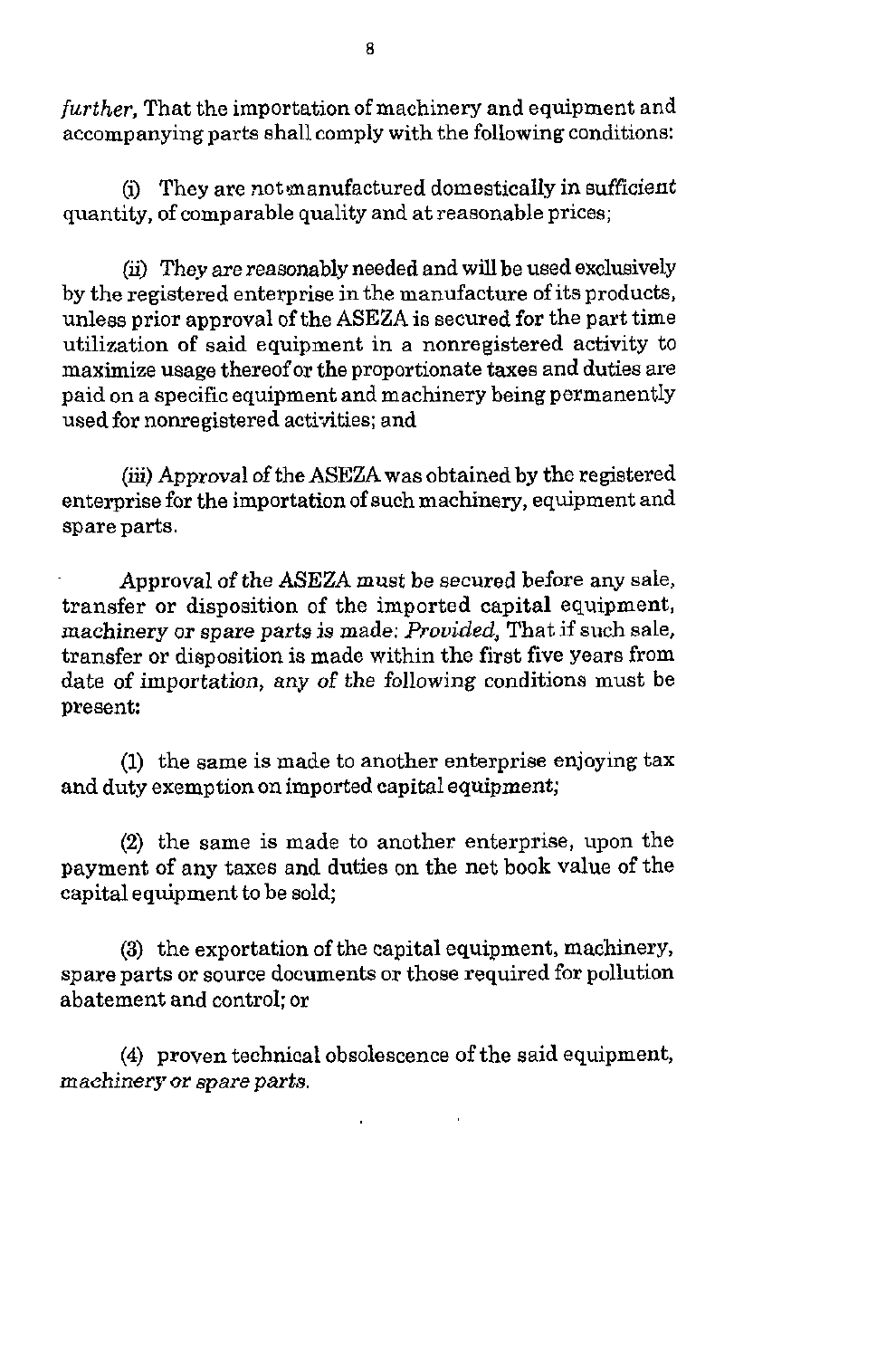When the aforementioned sale, transfer or disposition is made under any of the conditions provided for in the foregoing paragraphs other than paragraph *(2)* herein, the registered firm shaU not pay the taxes and duties waivcd on such items: *Prouided, further,* That *if* the registered enterprises sell, transfer or dispose the aforementioned imported items without prior approval within five years from the date of importation, the registered enterprise and the vendee, transferee or assignee shall be solidarily liable to pay twice the amount of the tax and duty exemption given it: *Prouided, finally,* That even if the sale, transfer or disposition of the capital equipment, machinery or spare parts is approved after five years from the date of importation, the registered enterprises are still liable to pay the taxes and duties based on the net book value of the capital equipment, machinery or spare parts if any of the registration terms and conditions has been violated. Otherwise, they shall no longer be subject to the payment of the taxes and duties waived thereon.

**(2)** The purchase of machinery, capital equipment, raw materials, supplies, parts and semi-finished products to be used in the fabrication of machinery and capital equipment by a registered export-oriented enterprise from a domestic manufacturer shall be subject to zero percent (0%) value-added tax.

The registered export-oriented enterprise shall be granted a tax credit equivalent *to* the amount of duties that would have been waived on the machinery, capital equipment, raw materials, supplies, parts and semi-finished products used in the fabrication of machinery and capital equipment, had these items been  $improved$ , upon its submission to the Department of Finance  $(DOF)$ of the bill of materials evidencing the transaction value of such and other pertinent documents, for verification and proper endorsement.

The availment by a registered export enterprise of the incentive stated under the immediately preceding two paragraphs shall be subject to the following conditions: (a) that said capital equipment, machinery and spare parts will be used exclusively by the registered enterprise in its registered activity; (b) that the capital equipment or machinery where the raw materials,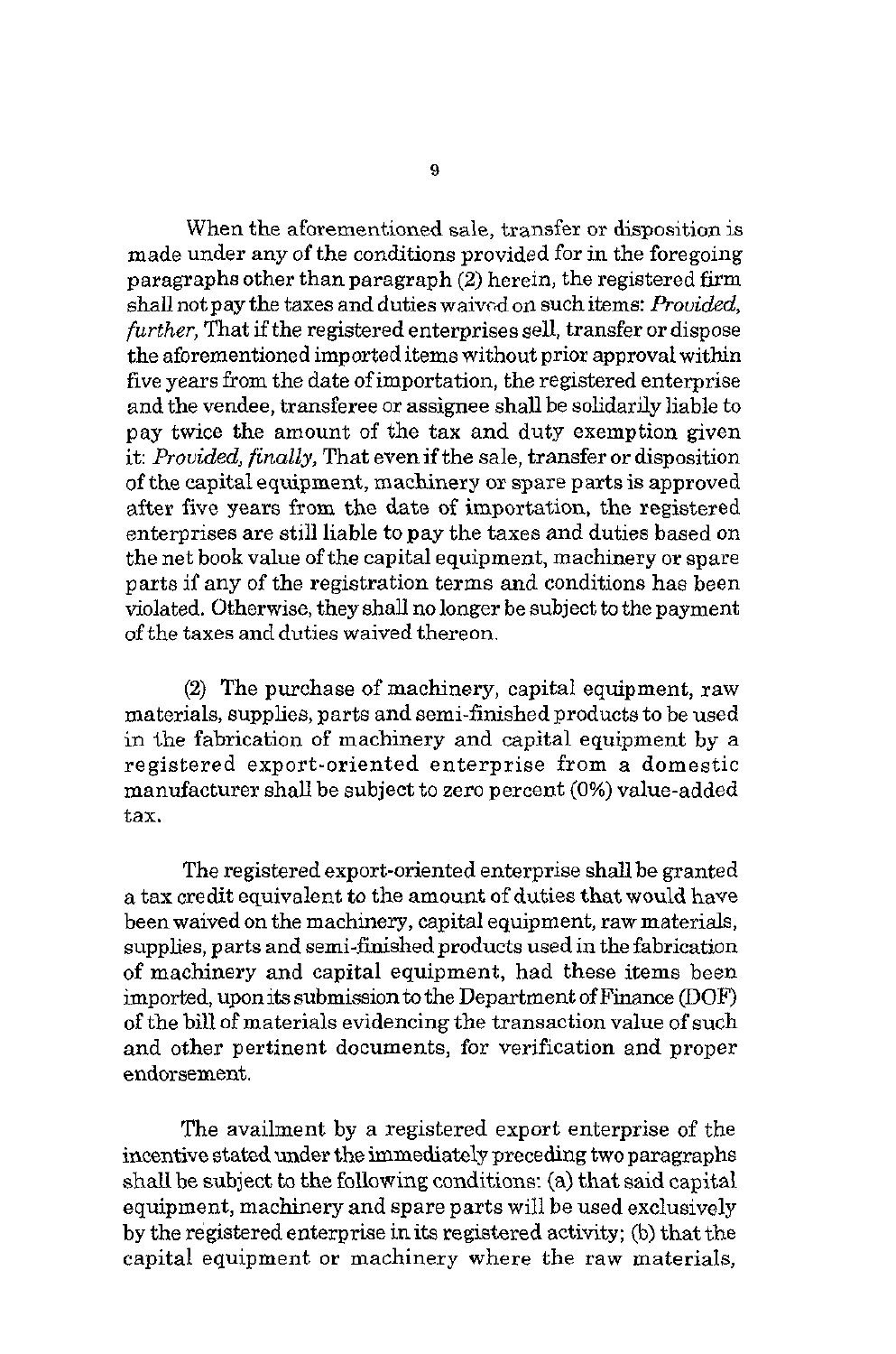supplies, parts and semi-finished products were used would have qualified for tax and duty-free importation; and (c) that the approval ofthe ASEZA is obtained **by** the registered enterprise. If the registered enterprise sells, !ransfers or disposes of these machineries, capitalequipment and spare parts, the provision in the preceding paragraphs for such disposition shall apply.

This incentive shall be deemed waived if application for tax credit under this subsection was not filed within one year from the date of delivery,

(F) The importation of source documents by information technology-registered enterprises shall be eligible for tax and duty free importation.

(G) Raw Materials Incentives. -Every registered exportoriented enterprise shall enjoy a tax credit equivalent to the internal revenue taxes and customs duties paid on the supplies, raw materials and semi-manufactured products provided the same are not sufficient in quantity, quality or are not competitively priced in the Philippines and which are used in the manufacture, processing or production of its export products forming part thereof, exported directly and indirectly by the registered export-oriented enterprise, based on the actual taxes and duties paid for such **materials/supplies/semi-manufactured** products by the registered enterprise.

This incentive shall be deemed waived if application for tax credit under this subsection was not Filed within one year from the date of exportation of the final product.

(€0 Incentives on Breeding Stocks and Genetic Materials. - Importation of breeding stocks and genetic materials within ten (10) years from the date of registrationof commercial operation of the enterprise shall **be** exempt from all taxes and duties: *Prouided,* That such breeding stocks and genetic materials are reasonably needed in the registered activity, and approved by the ASEZA.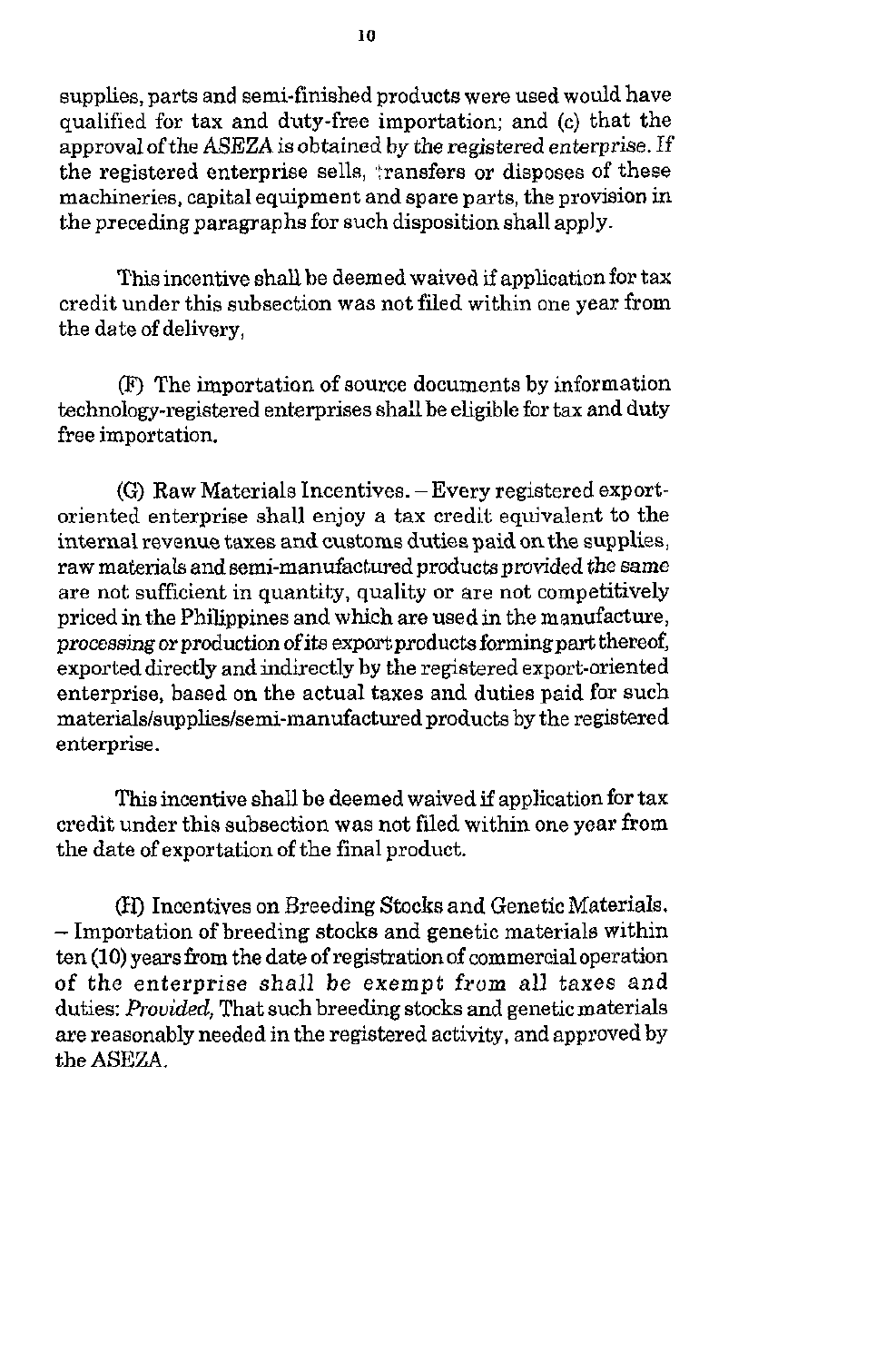The availment of the incentives by the registered enterprise shall be subject to the following: (a) that said breeding stocks and genetic materials would have been qualified for tax and duty-free  $imputation$  under the preceding paragraph; (b) that the breeding stocks and genetic materials are reasonably needed in the registered activity; (c) that approval of the ASEZA has been obtained by the registered enterprise; and (d) that the purchase is made within ten (10) years from the date of registration of commercial operation of the registered enterprise.

This incentive shall be deemed waived if application for tax credit under this subsection is not filed within one year from the date of delivery.

*0* Exemption from Wharfage Dues. - The provisions of law to the contrary notwithstanding, exports by a registered enterprise shall be exempted from wharfage dues.

(J) Deferred Imposition of the Minimum Corporate Income Tax. -- The Minimum Corporate Income Tax (MCIT) of two percent *(2%)* of the gross income as of the end of the taxable year shall be imposed when the MCIT is greater than the income tax computed under the NIRC of 1997, as amended, for the taxable year: *Provided, however,* That said MCIT shall be imposed ouly after the enterprise's entitlement period to the income tax-based incentives has expired.

(Kj Tax Treatment of Merchandise in the Aurora  $Ecozone. – (a)$  Domestic merchandise sent from the Aurora Ecozone to areas outside the said ecozone shall, whether or not combined with or made part of other articles likewise of local origin or manufactured in the Philippines while in the export processing zone, be subject to internal revenue laws of the Philippines as domestic goods sold, transferred or disposed of for local consumption.

(b) Merchandise sent from the Aurora Ecozone to areas outside the said ecozone shall, whether or not combined with or made part of other articles while in the zone, be subject to rules and regulations governing imported merchandise. The duties and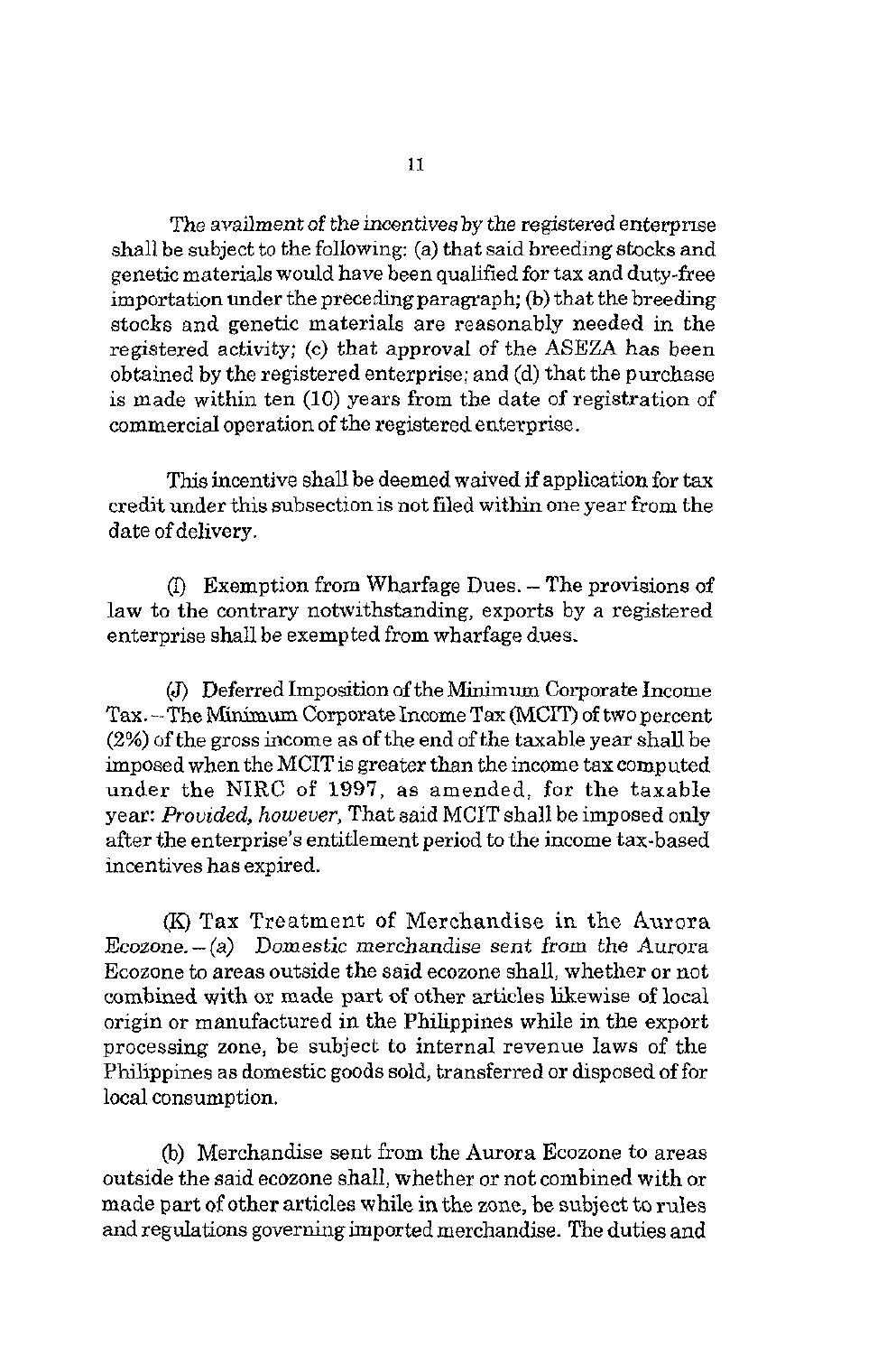taxes shall be based on the value of said imported materials (except when the final product is exempt).

(c) Articles produced or manufnctared in the Aurora Ecozone and exported therefrom shall, on subsequent importation into the customs territory, be subject to the import laws applicable to like articles manufactured in a foreign country.

(d) Unless the contrary is shown, merchandise takenout of the Aurora Ecozone shall be considered for tax purposes to have been sent to customs territory.

Q TaxTreatment ofRaw Materials and Capital Equipment in the Aurora Ecozone. - Importations of raw materials and capital equipment shall be treated as in the Omnibus Investments Code.

*0* Importations of raw materials and capital equipment shall be treated *as* in the Omnibus Investments Code. Registered export-oriented enterprise shall have access to the utilization of the bonded warehousing system in accordance with the rules and regulations of the Bureau of Customs.

*(N)* Employment of Foreign Nationals. - Subject to the provisions of Section **29** of Commonwealth Act No. **613,** as amended, a registered enterprise may employ foreign nationals in supervisory or technical positions for a period not exceeding ten (10) years from its registration: *Provided,* That when the majority of the capital stock of a registered enterprise is owned by foreign investors, the positions of the president, treasurer and general manager or their equivalents may he retained by foreign nationals beyond the period set forth herein and such officer is the owner or a stockholder owning *at* least ten percent (10%) of the outstanding capital stock of the registered enterprise and he remains the owner or maintains his stockholdings therein.

Foreign nationals under employment contract within the purview of this incentive, their spouses and unmarried children under twenty-one **(21)** years of age, who are not excluded by Section 29 of Commonwealth Act No. **613,** as amended, shallbe permitted to enter and reside in the Philippines during the period of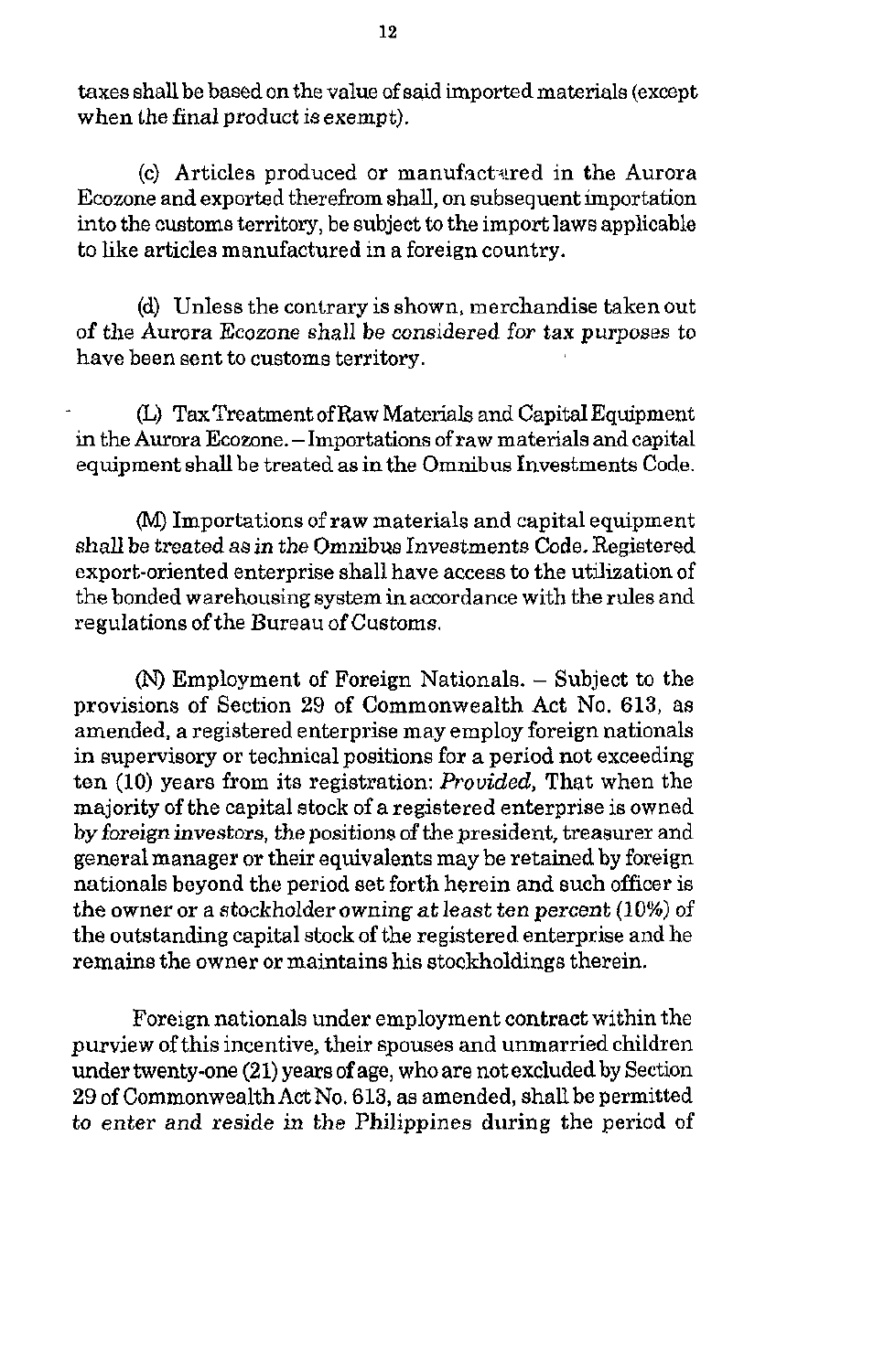employment of such foreign nationals. They shall be entitled to a multiple entry visa, valid for a period ofthree years, and shall be allowed to enter and leave the Philippines without further documentary requirements other than valid passports or other travel documentsin the nature of passports. The validity of the multiple entry visa shall he extendible yearly.

The said foreign nationals admitted under this provision, as well as their respective spouses and dependents shall be exempt from: (a) obtaining alien certificates of registration and immigration clearance certificates; and (b) securing the Alien Employment Permit (AEP) and all types of clearances, permits, licenses or their equivalents required by any government department or agency.

**SEC.** *6. Incentiue to Inuestors.* - Any foreign national covered under subsection (M) of Section **5** of this Act, who invests an amount of US \$150,000.00, either in cash and/or equipment, in a registered enterprise shall be entitled to an investor's visa: *Provided,* That,

(1) He is at least eighteen (18) years of age;

(2) He has not been convicted of a crime involving moral turpitude;

**(3)** He is not afflicted with any loathsome, dangerous or contagious disease; and

**(4)** He has not been institutionalized for any mental disorder or disability:

*Provided, further, That in securing the investor's visa, the alien*applicant shall be entitled to the same privileges provided for under subsection *(M)*, Section 5 hereof.

**As** a holder of investor's visa, an alien shall be entitled to reside in the Philippines while his investment subsists. For this purpose, he should submit an annual report, in the form duly prescribed for the purpose, to prove that he has maintained his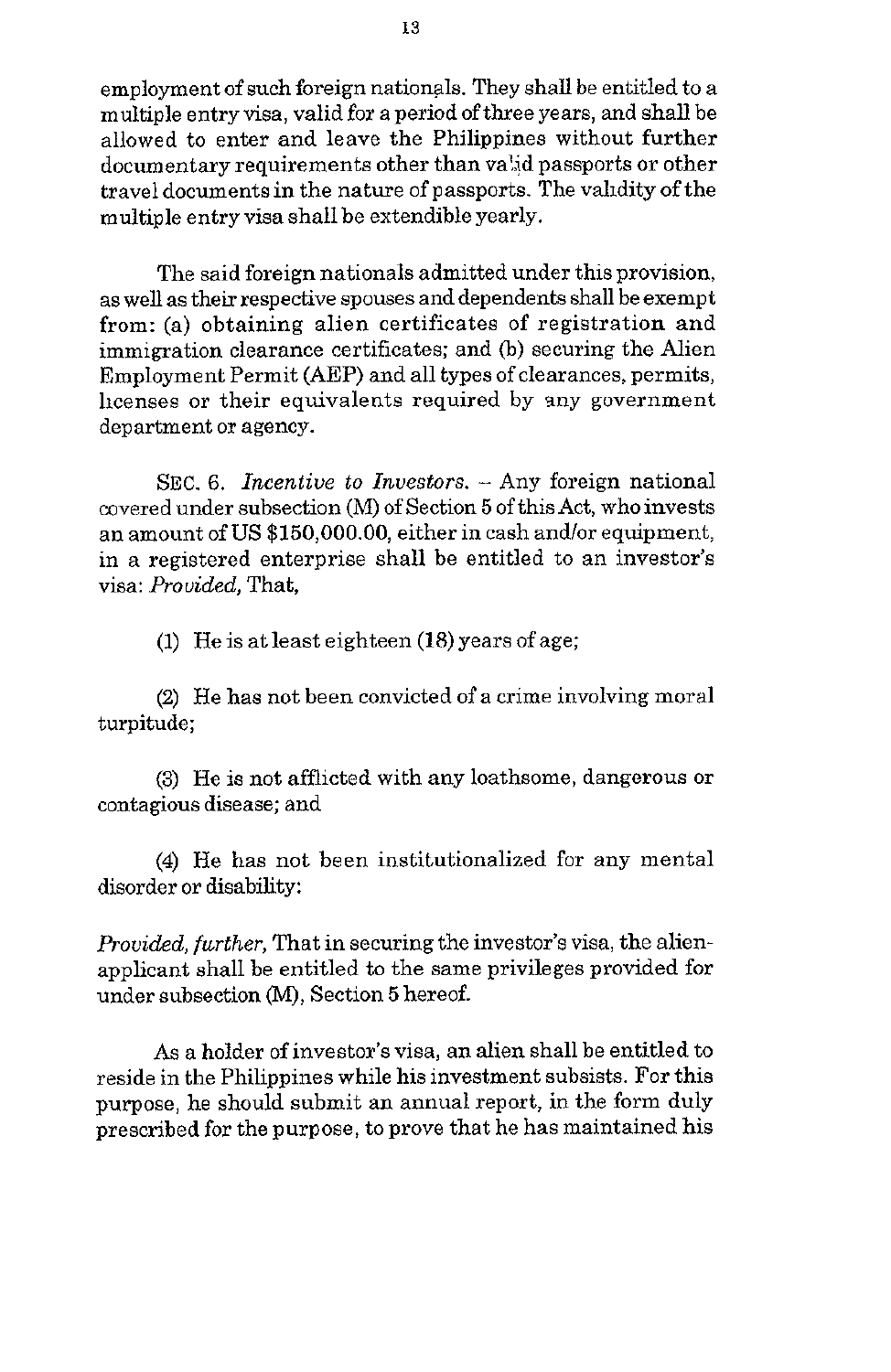investment in the country. Should said alien withdraw his investments from the Philippines, then the investor's visa issued to him shall automatically expire.

**SEC.** 7. Administration, Implementation and Monitoring of Incentives. - The **ASEZA** shall be responsible for the administration and implementation of the incentives granted to its respective registered enterprises: Provided, That any incentive administration policy adopted by the BO1 for registered enterprises shall be uniformly applied by the **ASEZA.** 

The following are the duties and responsibilities of the **ASEZA** in the administration of incentives:

**(A)** To adopt consistent procedures of administering incentives in accordance with the guidelines established by the BOI:

(B) To adopt and implement systems and procedures affecting trade and customs policies in accordance with the requirements established by the Department of Finance (DOF) and the BOI;

Q To submit information on registered enterprises to the DOF and the BO1 as required by any of these agencies **to** ascertain consistency of investment policies and incentives, including their implementation as provided in paragraph **(A)** herein, and to ensure proper implementation of systems and procedures affecting trade and customs policies as provided in paragraph (B) herein; and

(D) To perform all other duties and responsibilities as may be required by the President of the Philippines.

For proper monitoring, the BO1 shall create a single database of all incentives provided by all incentives granting agencies, including the ASEZA, and all information thereto. Double entry accounting shall be done by the BO1 in recording all incentives granted by the government for transparencypurposes.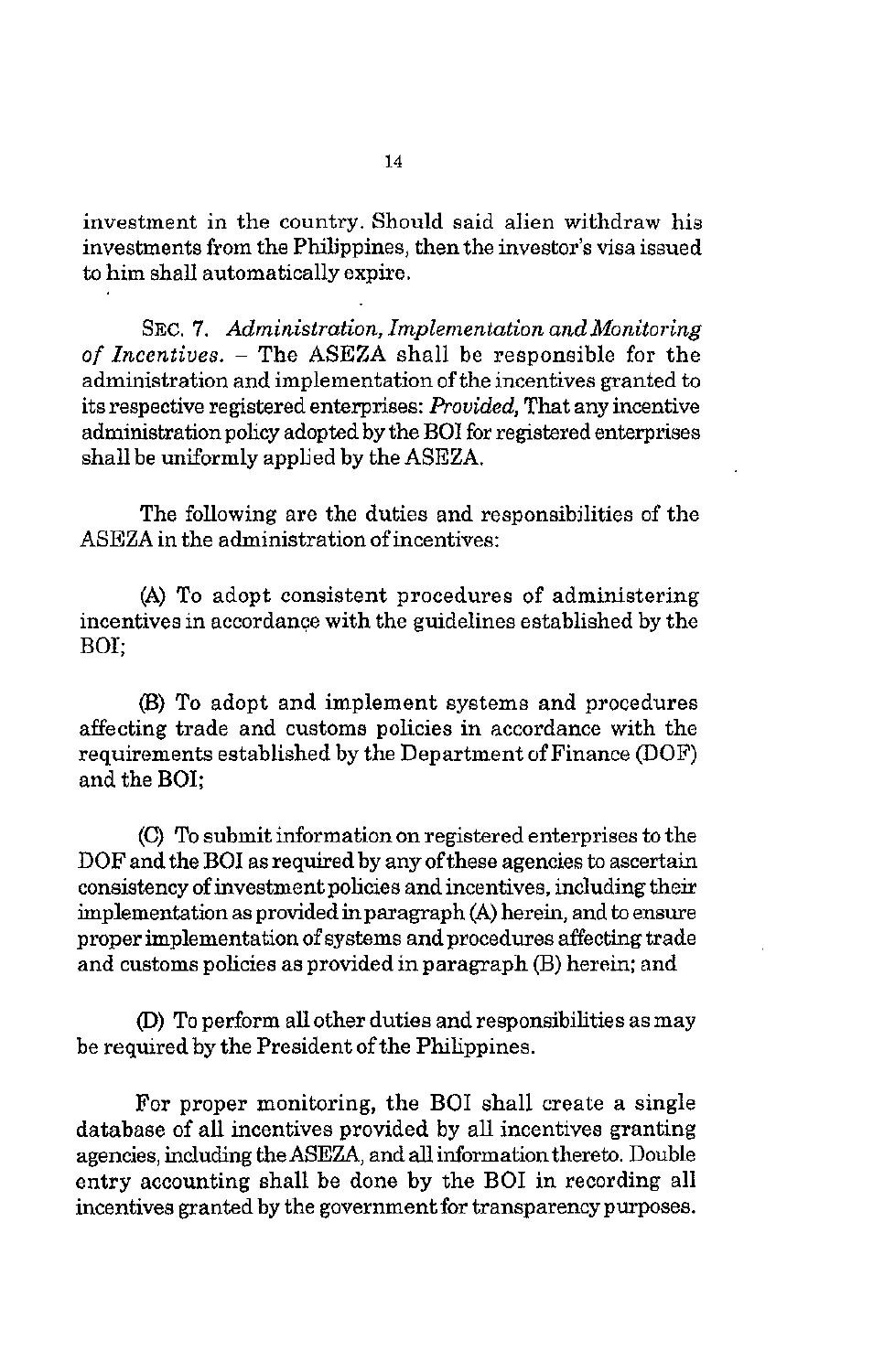SEC. 8. Extension of *Period* of Availment. - The availment period of the incentives provided herein may be extended by the ASEZA, in the event that the registered enterprise suffers operational force majeure or  $\varepsilon$  ny event equivalent thereto, impairing its viability: *Provided*, That the availment period shall not exceed the duration of the said force majeure or equivalent event.

SEC. 9. Duration of Incentives. - Enterprises registered with the ASEZA may enjoy ITH or NOLCO granted by the latter prior to the availment of the five percent (5%) GIE.

Fiscal incentives under this Act shall be terminated after a cumulative period of twenty **(20)** years from the date of registration or start of commercial operation, whichever is applicable, except that it could be extended with regard to industries deemed indispensable *to* national development.

The industries exempted from this provision shall be recommended by the BOI, with the concurrence of the Secretaries of the Departments of Finance and Trade and Industry.

SEC. **10.** Creation *of* the Aurora Special Economic Zone  $Authority$ . - There is hereby created a body corporate to be known as the Aurora Special Economic Zone Authority, hereinafter referred to as the ASEZA, which shall manage and operate, in accordance with the provisions of this Act, the Aurora Special Economic Zone. This corporate franchise shall expire in fifty (50) years counted from the first day of the fifth **(Sth)** calendar year after the effectivity of this Act, unless otherwise extended by Congress. It shall be organized within one hundred eighty (180) days after the effectivity of this Act.

SEC. 11. Principal Office of the ASEZA. - The Aurora Special Economic Zone Authority shall maintain its principal office in the Municipality of Casiguran, but it may establish branches within the Philippines as may be necessary for the proper conduct ofits business.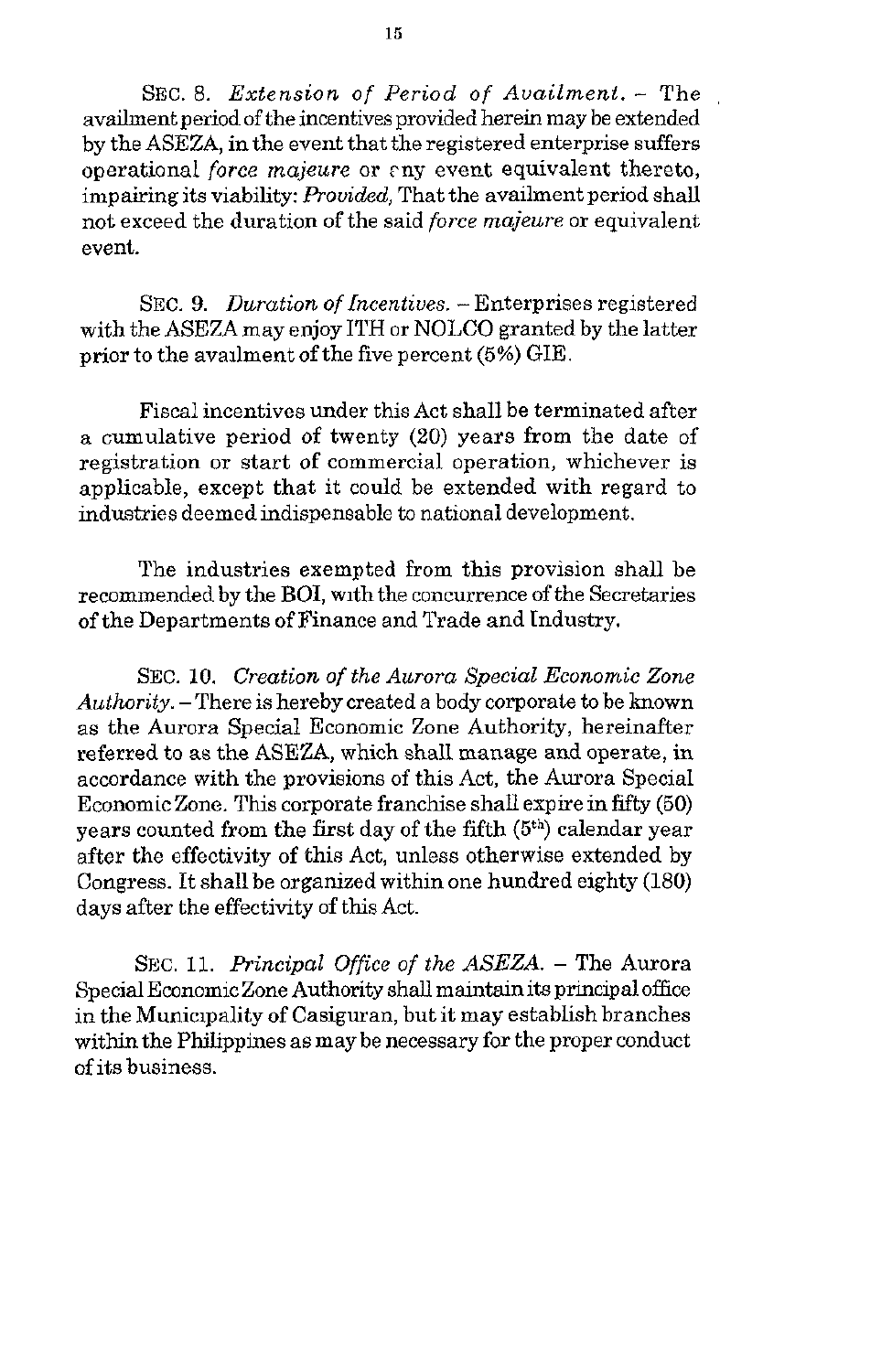**SEC. 12.** *Powers .and Functions of the Aurora SpeciaJ Economic Zone Authority (ASEZA).* - The Aurora Special Economic Zone Authority shall have the following powers and functions:

(a) To operate, administer, manage and develop the Aurora Ecozone according to the principles and provisions set forth in this Act;

(b) To register, regulate and supervise the enterprises in the Aurora Ecozone in an efficient and decentralized manner, subject to existing laws;

(c) To coordinate with local government units and exercise general supervision over the development plans, activities and operations of the Aurora Ecozone;

(d) To regulate and undertake the establishment, operation and maintenance of utilities, other services and infrastructure in the Aurora Ecozone such as but not limited to heat, light and power, water supply, telecommunications, transport, toll roads and bridges, port services, etc. and to **fix** just, reasonable and competitive rates, fares, charges and prices thereof;

(e) Toconstruct, acquire, own, lease, operate andmaintain onita own or through contracts, franchise, licenses, bulk purchase from the private sector or permits under any of the schemes allowed in Republic Act No. **6957** (the Build-Operate-Transfer Law, as amended by R.A. No. **7718),** or joint venture, adequate facilities and infrastructures required or needed for the operation and development of the Aurora Ecozone, in coordination with appropriate national and local government authorities and in conformity with applicable laws thereon;

(0 To operate on its own, either directly or through a license to other tourism-related activities, including games, amusements, recreational and sports facilities;

Subject to the approval of the President of the Philippines and the Monetary Board of the Bangko Sentral ng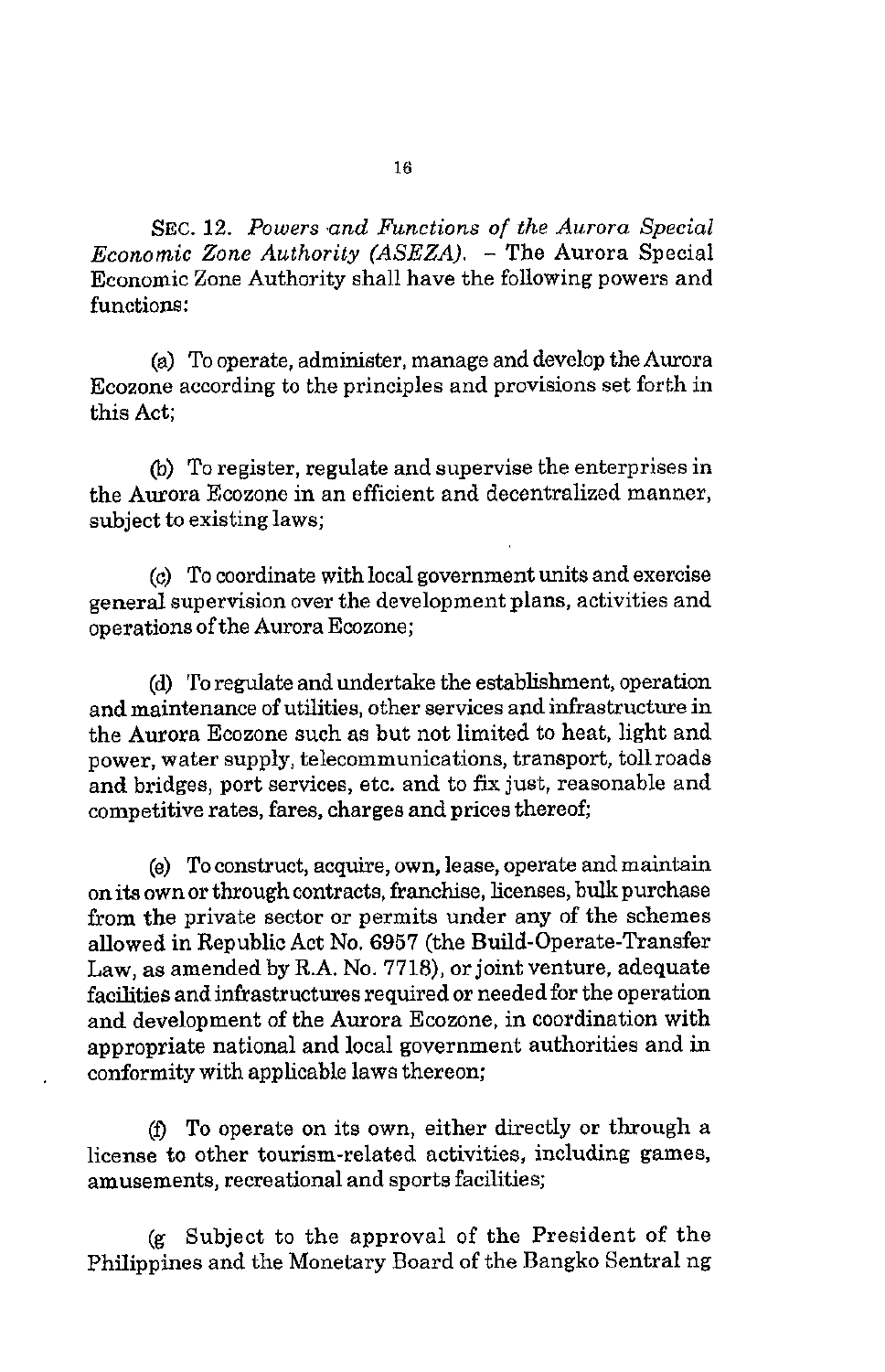Pilipinas and upon the recommendation of the Department of Finance, **to** raise or borrow adequate and necessary funds from local or foreign sources **to** finance its projects and programs under this Act, and for that purpose to issue bonds, promissory notes, and other forms of securities, and to secure the same by a guarantee, pledge, mortgage, deed of trust, or an assignment of all or part of its property *or* assets;

l.

(h) To protect, preserve, maintain and develop the virgin forests, beaches, coral and coral reefs and maintain ecological balance within the Aurora Ecozone;

(i) To create, opeate and/or contract to operate such functional units of offices of the ASEZA as It may deem necessary;

(i) To adopt, alter and use a corporate seal; make contracts, leases, own, or otherwise dispose of personal *or* real property; sue and be sued; and otherwise carry out its functions and duties as provided for in **this** Act;

(k) To issue certificates of origin for products manufactured *or* processed in the Aurora Ecozone in accordance with prevailing rules of origin, and the pertinent regulations of the PEZA, the DTI and/or the Department of Finance (DOF);

(I) To issue working visas renewable every two *(2)* years to foreign executives and foreign technicians with highly specialized skills which no Filipinos possesses, as certified by the Department of Labor and Employment;

*(m)* To report to the Bureau of Immigration the names of the foreigners who have been granted permanent resident status and working visas within thirty *(30)* days after issuance of such grant;

(n) To exercise such powers as may be essential, necessary or incidental to the powers granted to it hereunder as well as those that shall enable it to carry out, implement and accomplish the purposes, objectives and policies of this Act; and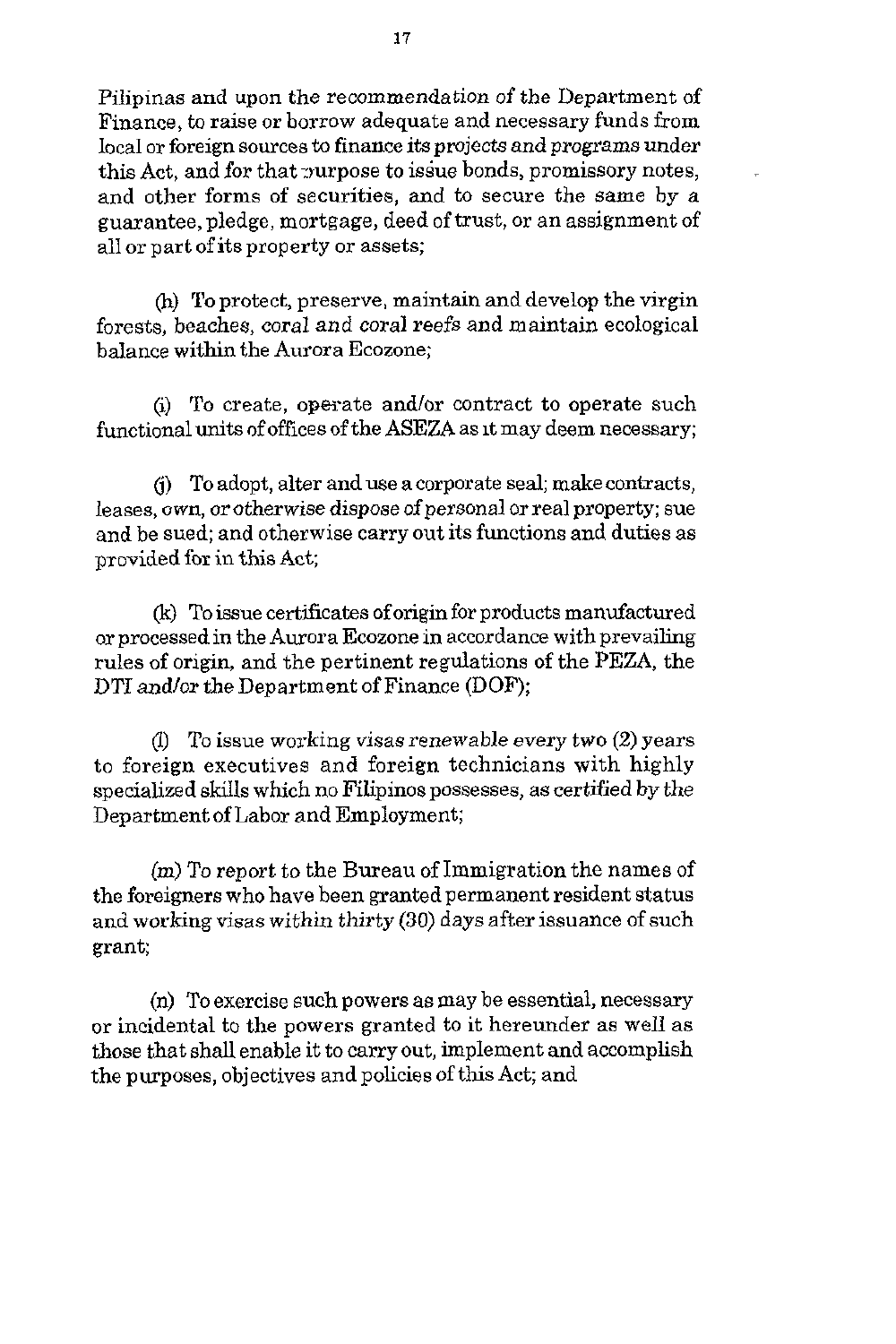*(0)* To issue rules and regulations consistent with the provisions of this Act as may be necessary to accomplish and implement the purposes, objectives and policies provided herein.

SEC. 13. Banking Rules and Regulations. - Existing laws and rules/regulations of the Bangko Sentral ng Pilipinas (BSP) shall apply to banks and financial institutions to be established in the Aurora Ecozone, such as those governing foreign exchange and other concurrent account transactions (trade and non-trade), local and foreign borrowings, foreign investments, establishment and operation of local and foreign banks, foreign currency deposit units, offshore banking units and other financial institutions under the supervision of the BSP.

SEC. 14. Remittance of Earnings. - In the case of foreign investments, a registered enterprise in the ASEZA shall have the right to remit earnings from the investment in the currency in which the investment was originally made and at the exchange rate prevailing at the time of remittance, subject to the provisions of Section **74** ofRepublicAct No. 265, as amended.

SEC. 16. *Board* ofDirectors of *theAurora Special Economic Zone Authority.* - The powers of the Aurora Special Economic Zone Authority shall be vested in and exercised by a Board of Directors, hereinafter referred to as the Board, which shall be composed of the following:

(a) The Chairman who shall, at the same time be the administrator of the ASEZA

(b) A Vice Chairman who shall come from among the members of the Board:

(c) Members consisting of:

**(1)** The Governor of the Province of Aurora;

(2) The Congressional Representative of the district covering the site of the Aurora Ecozone;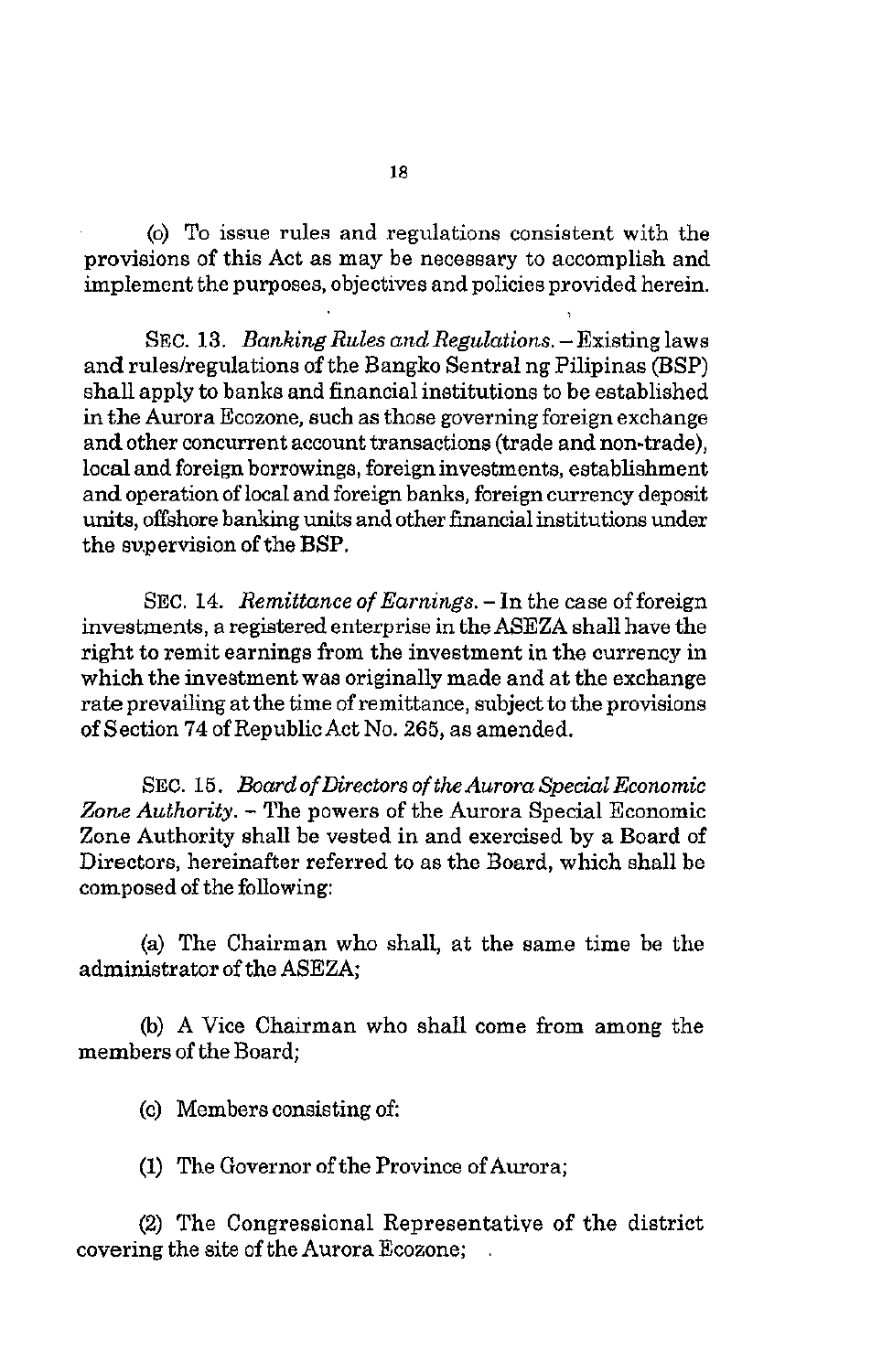**(3)** The mayor of the Municipality of Casiguran, Province of Aurora:

**(4)** Cne representative from the domesticinvestors;

**(5)** One representative from the foreign investors; and

**(6)** Two representatives from the workers working in the Aurora Ecozone.

The Governor, the Congressional Representative and the mayor of the Municipality of Casiguran, Province of Aurora shall serve as exofficio members of the Board, whose term in the Board corresponds to their terms as elected officials.

The Chairman and the members of the Board, except the ex officio members, shall be appointed by the President of the Philippines to serve for a term of six (6) years, unless sooner separated from service due to death, voluntary resignation or removal for cause. In case of death, resignation or removal for cause, the replacement shall serve only the unexpired portion of the term.

Except for the representatives of the business and labor sectors, no person shall be appointed by the President of the Philippines as a member of the Board unless he is a Filipino citizen, of good moral character, of proven probity and integrity, and a degree-holder in any of the following fields: economics, business, public administration, law, management or their equivalent, and with at least ten **(IO)** years relevant working experience preferably in the field of management or public administration.

The members of the Board shall each receive per diem at a rate to be determined by the Department of Budget and Management in accordance with existing rules and regulations: Provided, however, That the total per diem collected each month shall not exceed the equivalent per diem for four (4) meetings. Unless and until the President of the Philippines has fixed a higher per diem for the members of the Board, such per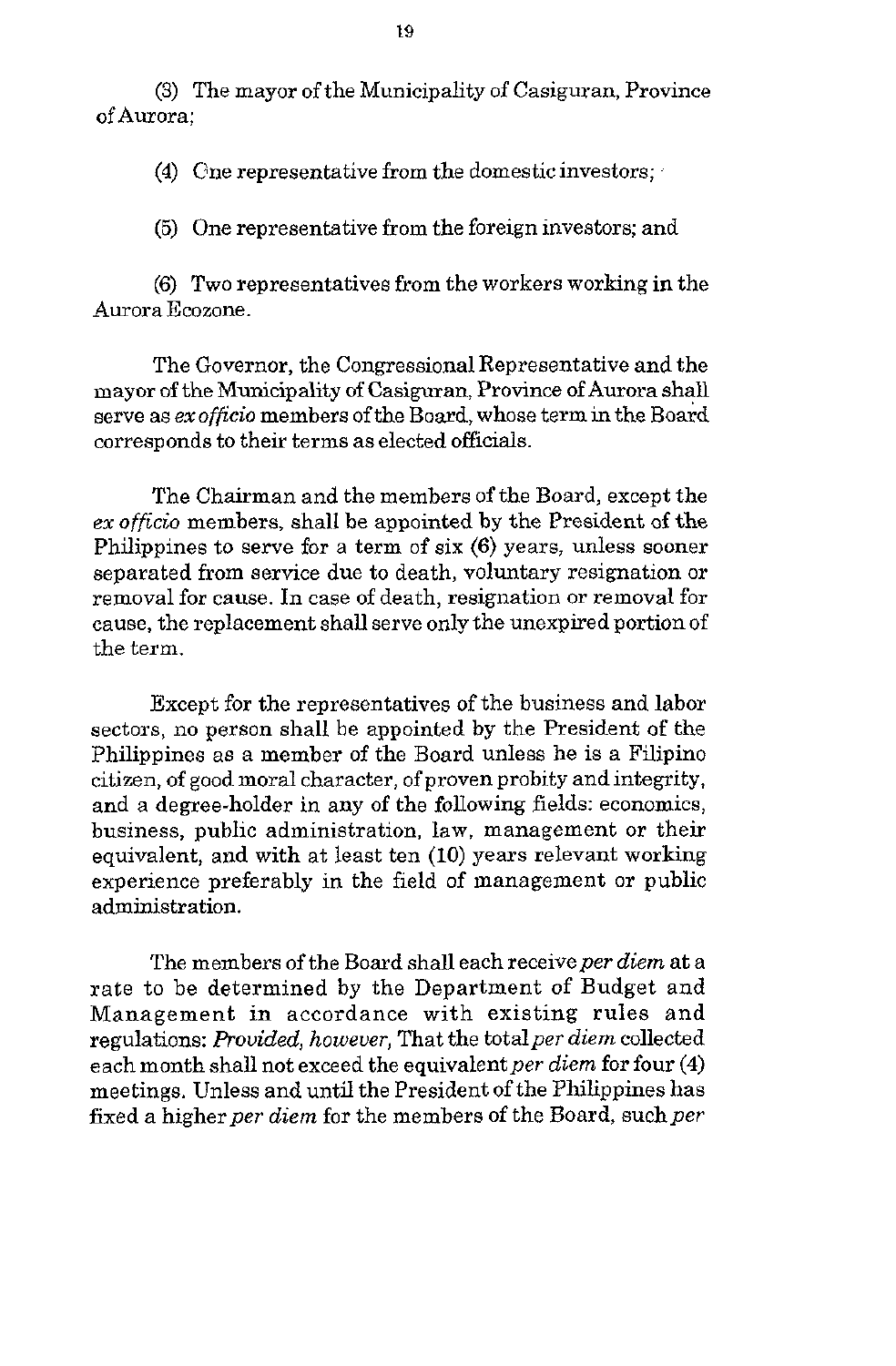*diem* shall not be more than Ten thousand pesos **(Pl0,OOO.OO)** for every Board meeting.

SEC. *i6. Powers and Duties of the Chairman-Administrator.* - The Chairman-Administrator shall have the following powers and duties:

(a) To direct and manage the affairs **of** the ASEZA in accordance with the policies of the Board;

(b) To establish the internal organization of the ASEZA under such conditions that the Board may prescribe;

(c) To submit an annual budget and necessary supplemental budget to the Board for its approval;

(d) To submit within thirty (30) days after the close ofeach fiscal year an annual report to the Board and such other reports as may be required:

(e) To submit to the Board for its approval policies, systems, procedures, rules and regulations that are essential **to**  the operation of the Aurora Ecozone;

*(f)* To create a mechanism in coordination with relev'ant agencies for the promotion of industrial peace, the protection of the environment, and the advancement of the quality of life in the Aurora Ecozone; and

(g) To perform such other duties as may be assigned to him by the Board or which are necessary or incidental **to** his office.

**SEC. 17.** *Organization and Personnel.* - The board of directors of the ASEZA shall provide for an organization and staff of its officers and employees. Upon recommendation of the Chairman-Administrator, the Board shall appoint and **fix** the remuneration and other emoluments of its officers and employees in accordance with existing laws on compensation and position classification: *Prouided,* That the Board shall have exclusive and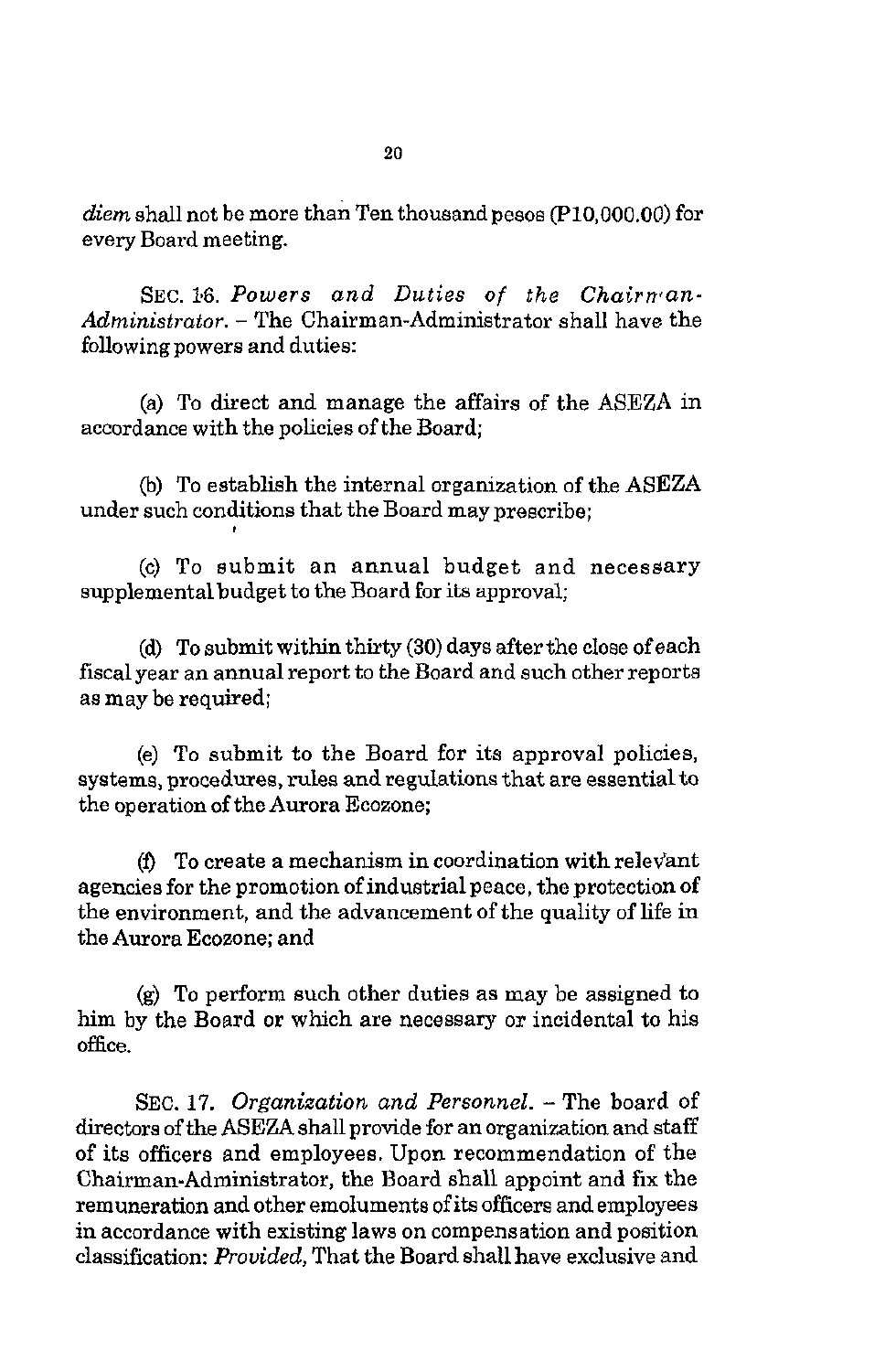final authority to promote, transfer, assign or reassign officers of the ASEZA, any provision of existing law to the contrary notwithstanding: Provided, *further,* That the Chairman-Administrator may carry out removal of such officers and employees.

The officers and employees of the ASEZA, including all members of the Board, shall not engage directly or indirectly in partisan activities nor take part in any election, except to vote.

No officer or employee of the ASEZA, subject *to* civil service laws and regulations, shall be removed or suspended except for cawe, as provided by law.

SEC. 18. Ipso Facto *Clause.* - Sections **30-41** of Republic Act No. 7916, shall *ipso facto* apply to the Aurora Special Economic Zone.

SEC. 19. Capitalization. - The Aurora Special Economic Zone Authority shall have an authorized capital stock of one billion (1,000,000,000) no par shares with a minimum issue of Ten pesos (P10.00) each, the majority shares of which shall be subscribed and paid for by the National Government and the local government units (LGUs) embracing the Aurora Special Economic Zone. The board of directors of the ASEZA may, with the written concurrence of the Secretary of Finance, sell shares, representing not more than forty *per centum* (40%) of the capital stock of the ASEZA to the general public under such policy as the Board and the Secretary of Finance may determine. The National Government and the LGUs shall, in no case, own less than sixty per centum (60%) of the total issued and outstanding capital of the Aurora Special Economic Zone Authority.

The amount necessary to subscribe and pay for the shares of the national government to the capital stock of the ASEZA shall be included in the annual General Appropriations Act. For LGUs, the funds shall be taken from their internal revenue allotment and other local funds.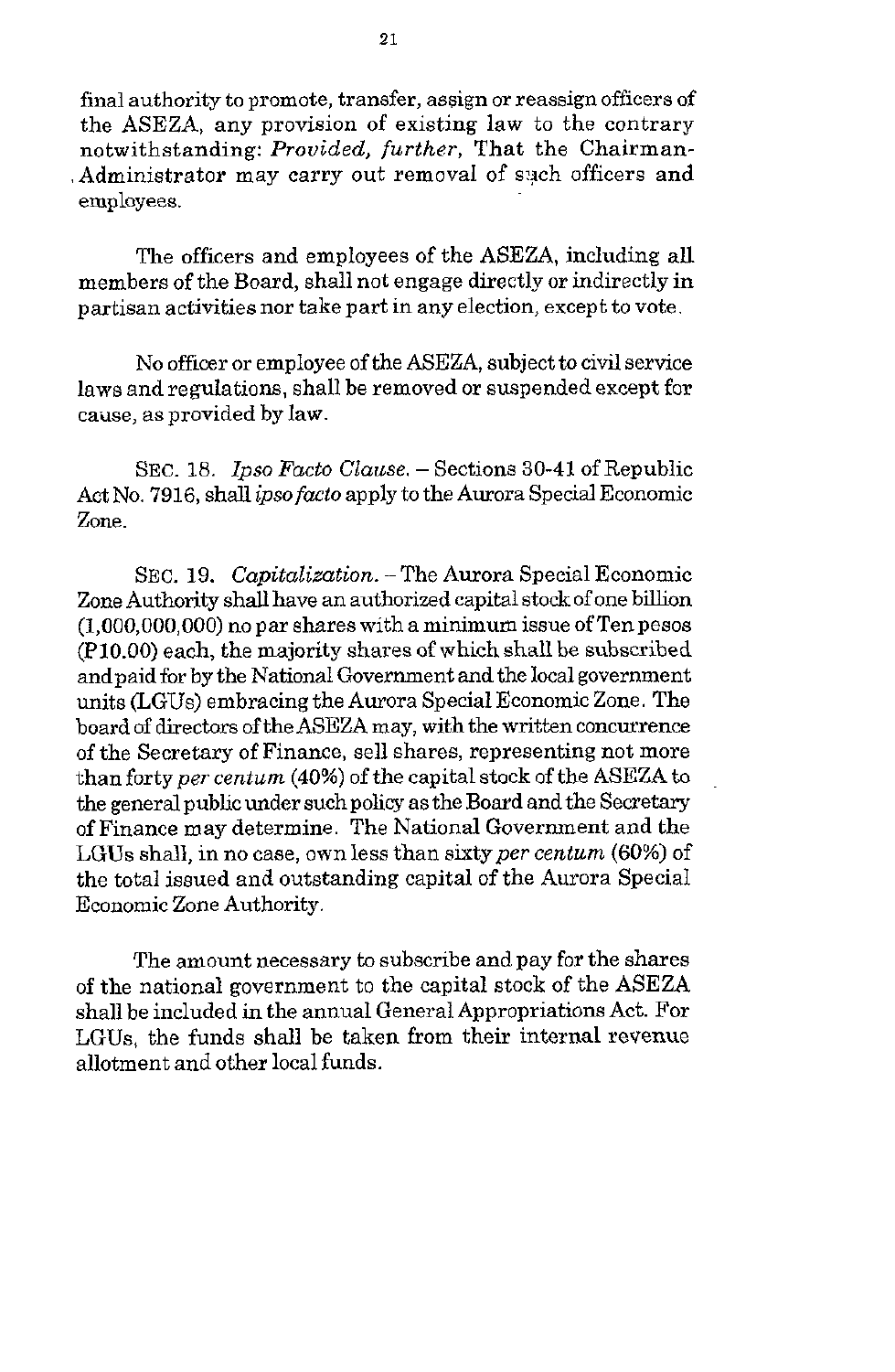SEC. 20. *Supervision.* - The Aurora Special Economic Zone shall be under the direct control and supervision of the Philippine Economic Zone Authority (PEZA) for purposes of policy direction and coordination.

SEC. 21. *Relationship with the Regional Development Council.* - The Aurora Special Economic Zone Authority shall determine the development goals for the Aurora Ecozone within the framework of national development plans, policies and goals. The Administrator shall, upon approval by the Board, submit the Aurora Ecozone plans, programs and projects to the Regional Development Council for inclusion and inputs to the overall regional development plan.

SEC. 22. *Relationship with Local Government Units.* – Except as herein provided, the local government units comprising the Aurora Special Economic Zone shall retain their basic autonomy and identity. The barangays of Esteves, Dibet and Dibacong, all in the Municipality of Casiguran shall operate and function in accordance with the Local Government Code of 1991. In case of any conflict between the ASEZA and the Province of Aurora on matters affecting the Aurora Ecozone other than defense and security matters, the decision of the ASEZA shall prevail.

SEC. **23.** *Interpretation/Construction.* - The powers, authorities and functions that are vested in the ASEZA are intended to decentralize governmental functions and authority and promote an efficient and effective working relationship between the Aurora Ecozone, the national government, and the local government units.

SEC. **24.** *Auditing.* - The Commission on Audit shall appoint a representative who shall be a full time auditor of the ASEZA and assign **such** number of personnel as may be necessary to assist said representative in the performance of his/her duties. The salaries and emoluments of the assigned auditor and personnel shall be in accordance with pertinent laws, rules and regulations.